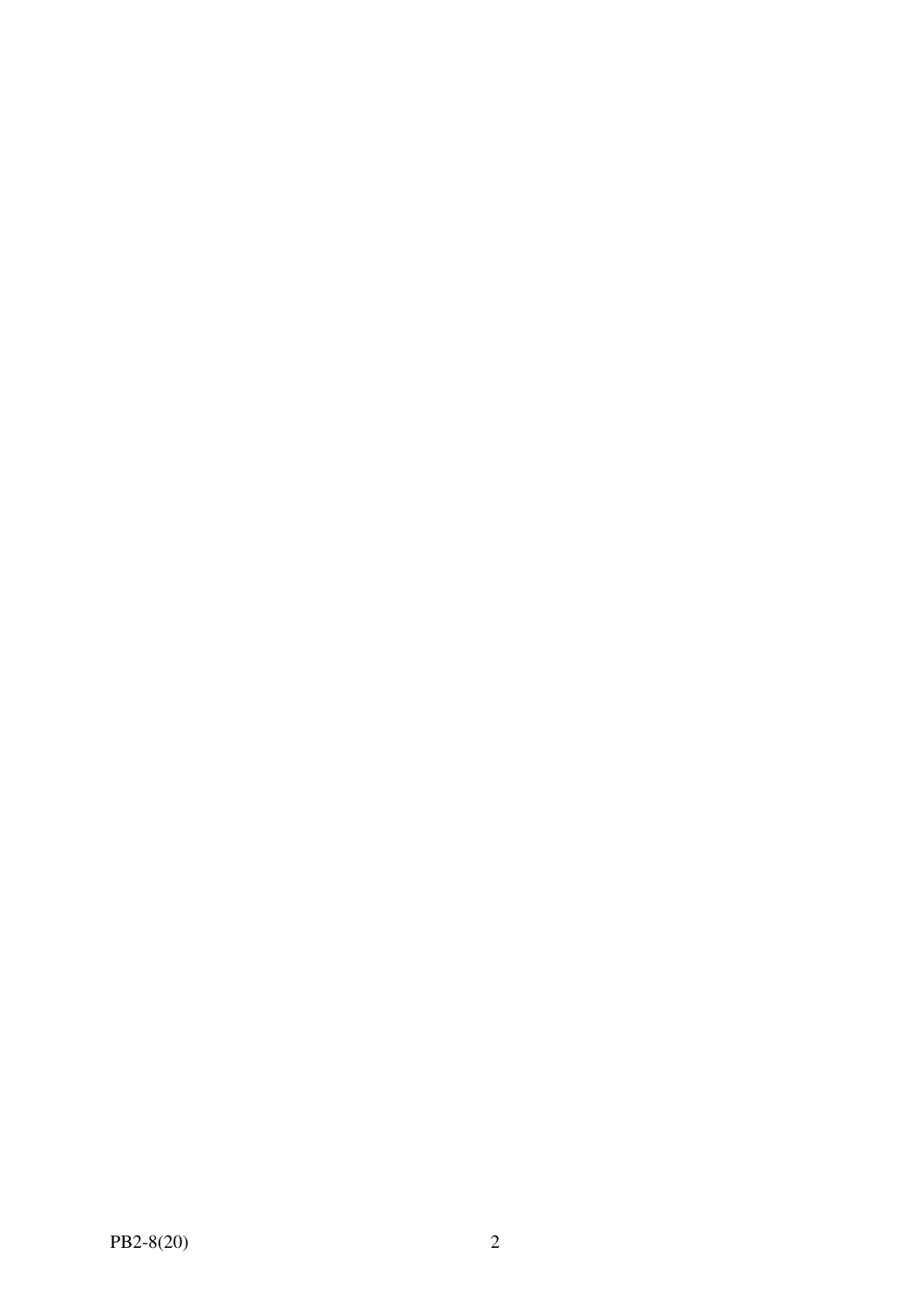# **PB2-8 (20)**

# **FLDWARN for the Upper Brisbane R basin**

## **1 December 2010 to 31 January 2011**

TO::BOM614 IDQ20800 Australian Government Bureau of Meteorology Queensland FLOOD WARNING FOR THE BRISBANE RIVER ABOVE WIVENHOE DAM Issued at 11:14 PM on Sunday the 19th of December 2010 by the Bureau of Meteorology, Brisbane. Heavy rainfall during Sunday has resulted in fast river level rises along the Brisbane River and tributaries this evening. Minor flood levels are rising fast between Linville and Devon Hills. Moderate flooding is rising at Gregor Creek and will continue overnight. Next Issue: The next warning will be issued by 7:30am Monday. Latest River Heights: Stanley R at Peachester \* 2.36m rising 08:20 PM SUN 19/12/10 Stanley R at Peachester # 3.68m rising 10:59 PM SUN 19/12/10 Stanley R at Woodford \* 3.05m rising 08:40 PM SUN 19/12/10 Stanley R at Woodford # 3.9m steady 10:57 PM SUN 19/12/10 Stanley R at Woodford # 3.94m rising 11:00 PM SUN 19/12/10 Kilcoy Ck d/s Mt Kilcoy Weir \* 2.77m rising 08:40 PM SUN 19/12/10 Kilcoy Ck d/s Mt Kilcoy Weir # 4.88m steady 11:01 PM SUN 19/12/10 Stanley R at Somerset Dam HW # 99.62m rising 10:54 PM SUN 19/12/10 Stanley R at Somerset Dam HW # 99.7m rising 10:55 PM SUN 19/12/10 Cooyar Ck at Cooyar Ck \* 3.79m rising 09:30 PM SUN 19/12/10 Cooyar Ck at Cooyar Ck # 4.44m rising 10:58 PM SUN 19/12/10 Brisbane R at Linville \* 3.98m rising 08:40 PM SUN 19/12/10 Brisbane R at Linville # 5.46m rising 10:59 PM SUN 19/12/10 Brisbane R at Devon Hills # 5.67m rising 11:00 PM SUN 19/12/10 Emu Ck at Boat Mountain \* 1.53m rising 09:24 PM SUN 19/12/10 Emu Ck at Boat Mountain # 1.94m rising 11:00 PM SUN 19/12/10 Maronghi Ck at Glendale \* 1.92m steady 09:27 PM SUN 19/12/10 Brisbane R at Gregor Ck \* 4.49m rising 09:00 PM SUN 19/12/10 Brisbane R at Gregor Ck # 5.12m rising 11:00 PM SUN 19/12/10 Cressbrook Ck at Rosentreters Br \* 2.47m rising 09:16 PM SUN 19/12/10 Cressbrook Ck at Rosentreters Br  $# 2.62m$  rising  $11:01$  PM SUN  $19/12/10$ Esk Ck at Falls Rd \* 3.51m rising 09:00 PM SUN 19/12/10 Cressbrook Ck at Rosentreters Br  $\#$  2.62m rising 11:01 PM SUN 19/12/10<br>Esk Ck at Falls Rd  $*$  3.51m rising 10:37 PM SUN 19/12/10<br>Creek Dam  $\#$  161.95m falling 10:37 PM SUN 19/12/10 Brisbane R at Wivenhoe Dam 67.3m falling slowly 07:00 AM SUN 19/12/10 Brisbane R at Wivenhoe Dam HW # 67.43m rising 10:55 PM SUN 19/12/10 Brisbane R at Wivenhoe Dam HW # 67.41m rising 10:45 PM SUN 19/12/10 Brisbane R at Wivenhoe Dam TW # 29.02m steady 11:00 PM SUN 19/12/10 Brisbane R at Wivenhoe Dam TW # 28.86m falling 10:59 PM SUN 19/12/10 \*automatic station Flood Warnings are also available on telephone 1300 659 219 at a low call cost of 27.5 cents, more from mobile, public and satellite phones.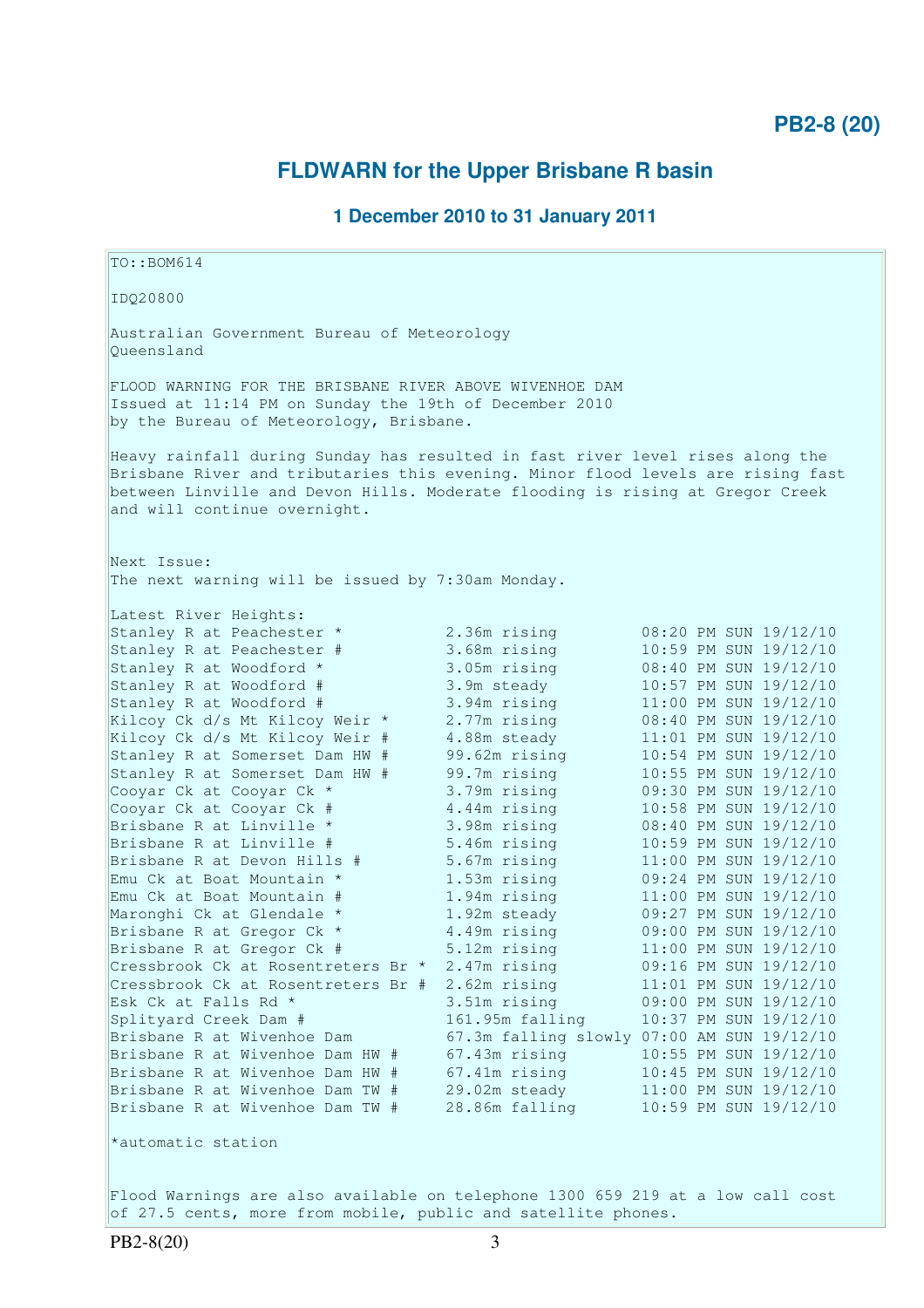TO::BOM614 IDQ20800 Australian Government Bureau of Meteorology Queensland FLOOD WARNING FOR THE BRISBANE RIVER ABOVE WIVENHOE DAM Issued at 5:37 AM on Monday the 20th of December 2010 by the Bureau of Meteorology, Brisbane. Following moderate to heavy rainfall that occurred during Sunday afternoon and evening, fast stream rises are nearing a peak or are already falling this morning along the Brisbane River and tributaries. Moderate flood levels are easing between Linville and Devon Hills, with major flood levels nearing a peak at Gregor Creek. Minor flooding is also nearing a peak on the Stanley River above Somerset Dam at Woodford. The heaviest rainfall totals recorded since 9am Sunday include Mt Stanley 116mm, Devon Hills 93mm, Woodford 92mm, Mt Kilcoy Weir 92mm, and generally between 50-80mm elsewhere across the upper Brisbane River catchment. Weather Forecast: Becoming fine and sunny. Next Issue: The next warning will be issued at about midday Monday. Latest River Heights: Stanley R at Peachester # 4.8m falling 05:14 AM MON 20/12/10 Stanley R at Woodford # 5.2m rising 05:12 AM MON 20/12/10 Kilcoy Ck d/s Mt Kilcoy Weir # 5.29m steady 05:15 AM MON 20/12/10 Stanley R at Somerset Dam HW # 100.12m rising 05:04 AM MON 20/12/10 Cooyar Ck at Cooyar Ck # 4.52m falling 05:04 AM MON 20/12/10 Brisbane R at Linville # 6.02m rising 05:05 AM MON 20/12/10 Brisbane R at Devon Hills # 6.71m falling 05:13 AM MON 20/12/10 Emu Ck at Boat Mountain # 3.28m rising 05:08 AM MON 20/12/10 Maronghi Ck at Glendale \* 2.56m falling 04:00 AM MON 20/12/10 Brisbane R at Gregor Ck # 7.54m rising slowly 05:09 AM MON 20/12/10 Cressbrook Ck at Rosentreters Br # 2.7m rising 05:04 AM MON 20/12/10 Esk Ck at Falls Rd \* 3.18m falling 02:20 AM MON 20/12/10 Brisbane R at Wivenhoe Dam HW # 67.55m rising 05:12 AM MON 20/12/10 Brisbane R at Wivenhoe Dam TW # 28.96m rising 05:11 AM MON 20/12/10  $\star$ ,# denotes automatic station. Flood Warnings are also available on telephone 1300 659 219 at a low call cost of 27.5 cents, more from mobile, public and satellite phones.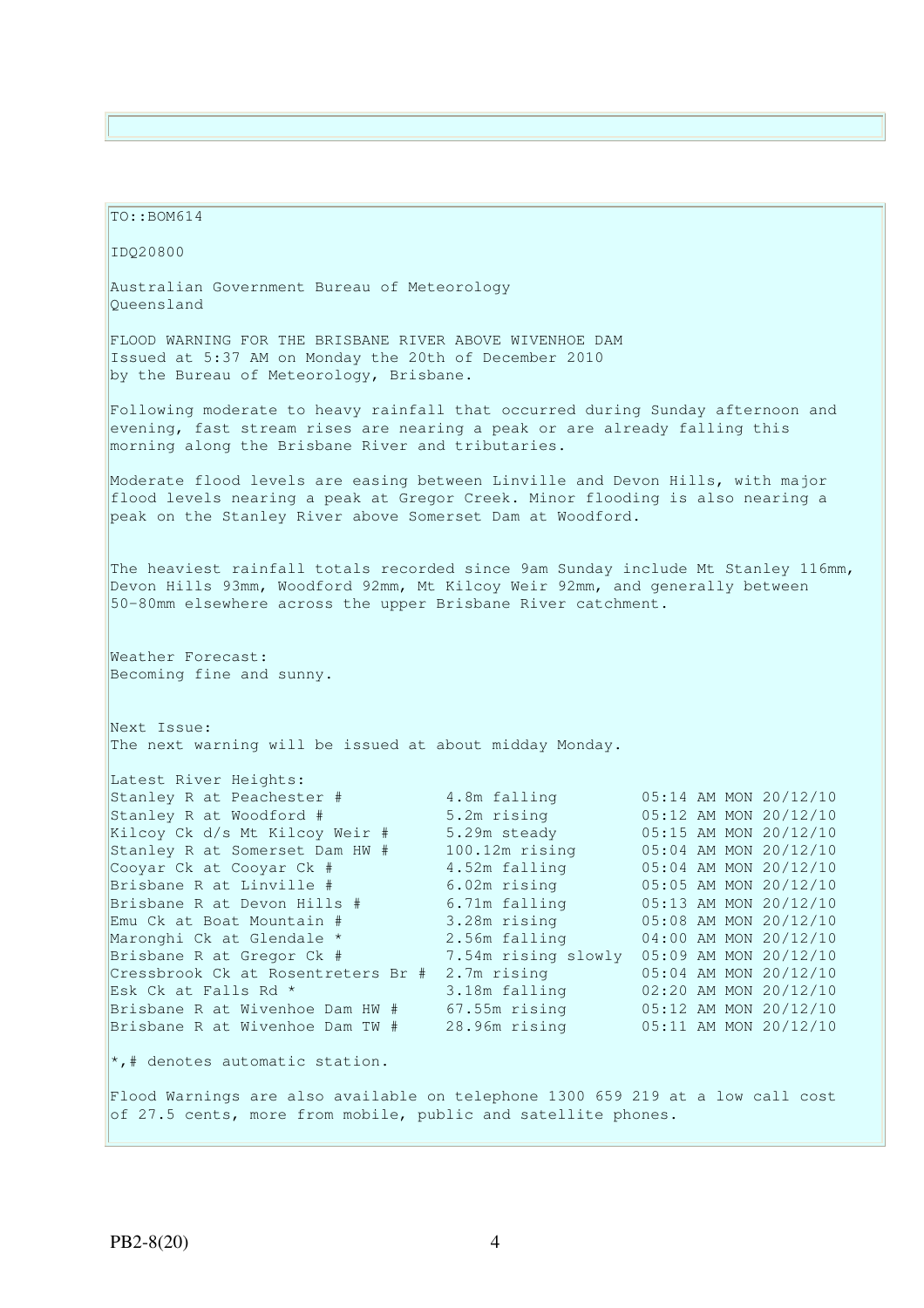$\vert$ TO::BOM614 IDQ20800 Australian Government Bureau of Meteorology Queensland FLOOD WARNING FOR THE BRISBANE RIVER ABOVE WIVENHOE DAM Issued at 12:11 PM on Monday the 20th of December 2010 by the Bureau of Meteorology, Brisbane. Fast river level rises are nearing a peak or are falling along the Brisbane River and tributaries. Minor flood levels are easing between Linville and Devon Hills, with moderate flood levels continuing at Gregor Creek through today. The heaviest rainfall totals recorded since 9am Sunday include Mt Stanley 116mm, Devon Hills 93mm, Woodford 92mm, Mt Kilcoy Weir 92mm, and generally between 50-80mm elsewhere across the upper Brisbane River catchment. Weather Forecast: Becoming fine and sunny. Next Issue: The next warning will be issued at about 5pm Monday. Latest River Heights: Stanley R at Peachester \* 3.77m falling 11:20 AM MON 20/12/10<br>Stanley R at Peachester # 3.56m falling 12:02 PM MON 20/12/10 Stanley R at Peachester # 3.56m falling 12:02 PM MON 20/12/10<br>
Stanley R at Woodford \* 5.14m falling 11:30 AM MON 20/12/10<br>
Stanley R at Woodford # 5.1m falling 11:36 AM MON 20/12/10 Stanley R at Woodford \* 5.14m falling 11:30 AM MON 20/12/10<br>Stanley R at Woodford # 5.1m falling 11:36 AM MON 20/12/10 Stanley R at Woodford # 5.1m falling 11:36 AM MON 20/12/10 Stanley R at Woodford # 5.12m falling 11:45 AM MON 20/12/10 Kilcoy Ck d/s Mt Kilcoy Weir \* 3.22m falling 11:40 AM MON 20/12/10 Kilcoy Ck d/s Mt Kilcoy Weir # 3.12m steady 12:05 PM MON 20/12/10 Stanley R at Somerset Dam HW # 100.28m falling 12:00 PM MON 20/12/10 Stanley R at Somerset Dam HW # 100.34m falling 12:01 PM MON 20/12/10 Cooyar Ck at Cooyar Ck \* 4.85m falling 11:00 AM MON 20/12/10 Cooyar Ck at Cooyar Ck # 4.78m steady 11:35 AM MON 20/12/10 Brisbane R at Linville \* 3.86m falling 11:40 AM MON 20/12/10 Brisbane R at Linville # 4.78m falling 12:05 PM MON 20/12/10 Brisbane R at Devon Hills # 5.67m falling 12:04 PM MON 20/12/10 Emu Ck at Boat Mountain  $*$  4.31m falling 11:50 AM MON 20/12/10 Emu Ck at Boat Mountain # 4.24m falling 12:05 PM MON 20/12/10 Maronghi Ck at Glendale \* 2.18m falling 11:00 AM MON 20/12/10 Brisbane R at Gregor Ck \* 7.33m falling 11:00 AM MON 20/12/10 Brisbane R at Gregor Ck # 7.18m falling 11:57 AM MON 20/12/10 Cressbrook Ck at Rosentreters Br \* 2.67m falling 11:00 AM MON 20/12/10 Cressbrook Ck at Rosentreters Br # 2.66m falling 11:25 AM MON 20/12/10 Esk Ck at Falls Rd \* 2.01m falling 11:10 AM MON 20/12/10 Splityard Creek Dam # 161.9m falling 11:28 AM MON 20/12/10 Splityard Creek Dam # 161.9m falling 11:10 AM MON 20/12/10<br>Brisbane R at Wivenhoe Dam 67.68m rising fast 09:00 AM MON 20/12/10 Brisbane R at Wivenhoe Dam HW # 67.81m rising 11:57 AM MON 20/12/10 Brisbane R at Wivenhoe Dam HW # 67.83m rising 12:00 PM MON 20/12/10 Brisbane R at Wivenhoe Dam TW # 28.46m steady 11:39 AM MON 20/12/10 Brisbane R at Wivenhoe Dam TW # 28.18m rising 12:05 PM MON 20/12/10 \*automatic station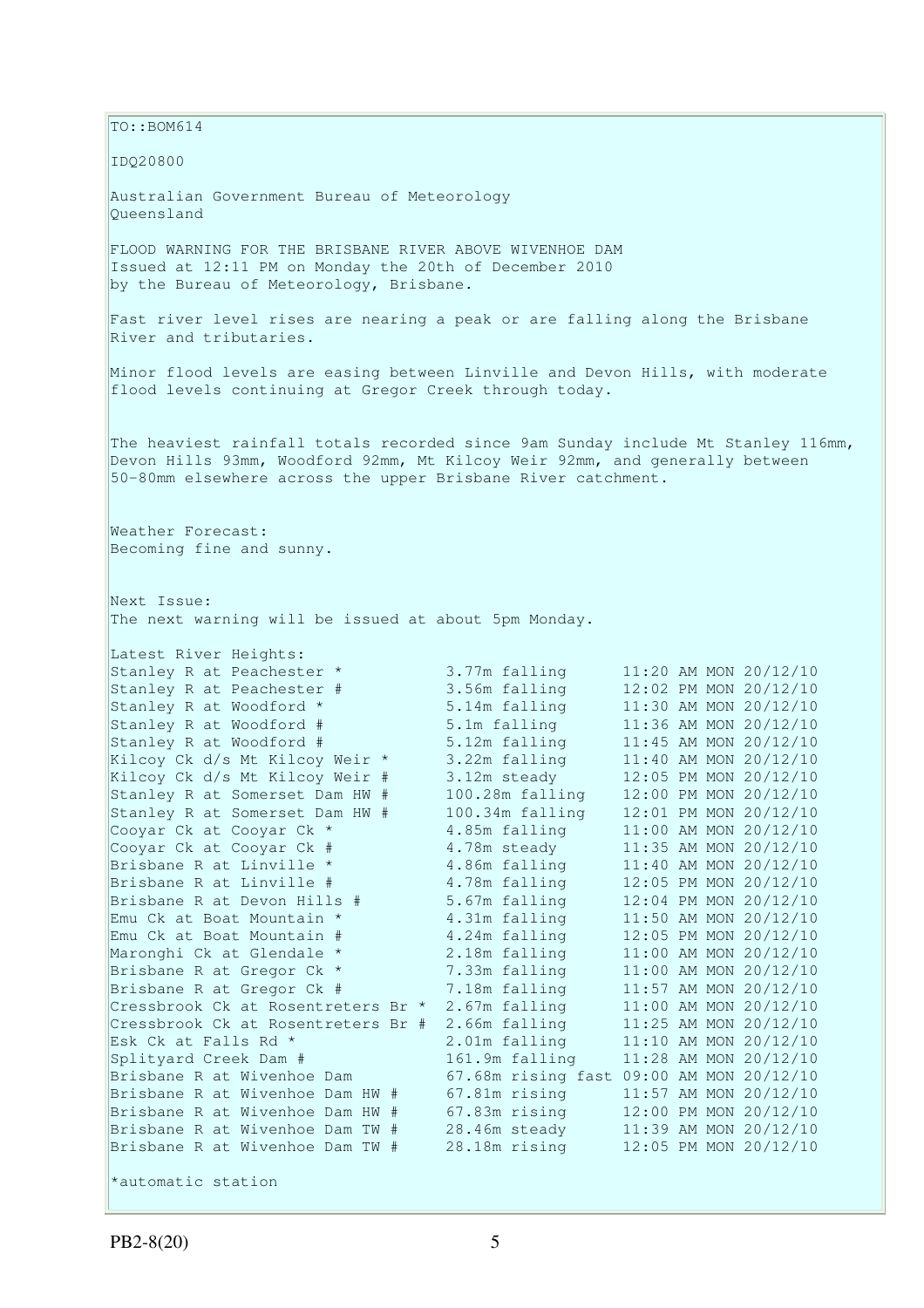Flood Warnings are also available on telephone 1300 659 219 at a low call cost of 27.5 cents, more from mobile, public and satellite phones.

 $TO: **ROM614**$ IDQ20800 Australian Government Bureau of Meteorology Queensland FINAL FLOOD WARNING FOR THE BRISBANE RIVER ABOVE WIVENHOE DAM Issued at 4:29 PM on Monday the 20th of December 2010 by the Bureau of Meteorology, Brisbane. Fast river level rises are falling along the Brisbane River and tributaries. Minor flood levels are easing between Linville and Devon Hills, with moderate flood levels continuing to fall at Gregor Creek through this evening and overnight. Next Issue: This is the final warning. River height bulletins will continue to be issued. Latest River Heights:<br>Stanley R at Peachester \* 2.72m falling 02:20 PM MON 20/12/10 Stanley R at Peachester  $#$  2.26m falling Stanley R at Peachester # 2.26m falling 04:23 PM MON 20/12/10<br>Stanley R at Woodford \* 5.01m falling 02:40 PM MON 20/12/10<br>Stanley R at Woodford # 4.92m falling 04:09 PM MON 20/12/10<br>Stanley R at Woodford # 4.94m steady 04: Stanley R at Woodford #  $4.92m$  falling 8 At Mondord \$  $4.92m$  Falling Stanley R at Woodford # 4.94m steady<br>Kilcoy Ck d/s Mt Kilcoy Weir \* 2.73m falling<br>Kilcoy Ck d/s Mt Kilcoy Weir # 2.52m steady<br>Stanley R at Somongot Dun Wy " Kilcoy Ck d/s Mt Kilcoy Weir \* 2.73m falling 02:40 PM MON 20/12/10 Kilcoy Ck d/s Mt Kilcoy Weir # 2.52m steady 04:23 PM MON 20/12/10 Stanley R at Somerset Dam HW # 100.3m rising 03:54 PM MON 20/12/10 Stanley R at Somerset Dam HW # 100.36m falling 04:13 PM MON 20/12/10 Cooyar Ck at Cooyar Ck \* 4.05m falling 02:50 PM MON 20/12/10 Cooyar Ck at Cooyar Ck # 3.74m falling 04:16 PM MON 20/12/10 Brisbane R at Linville \* 4.62m falling 02:40 PM MON 20/12/10 Brisbane R at Linville # 4.36m falling 04:26 PM MON 20/12/10 Brisbane R at Devon Hills # 5.21m falling 04:16 PM MON 20/12/10 Emu Ck at Boat Mountain  $*$  3.76m falling 02:20 PM MON 20/12/10 Emu Ck at Boat Mountain # 3.38m falling 04:23 PM MON 20/12/10 Maronghi Ck at Glendale  $*$  2.1m falling 02:00 PM MON 20/12/10 Maronghi Ck at Glendale \* 2.1m falling 02:00 PM MON 20/12/10<br>Brisbane R at Gregor Ck \* 6.83m falling 02:40 PM MON 20/12/10<br>Brisbane R at Gregor Ck # 6.46m falling 04:18 PM MON 20/12/10<br>Cressbrook Ck at Rosentreters Br \* 2. Brisbane R at Gregor Ck  $#$ Cressbrook Ck at Rosentreters Br  $*$  2.59m falling Cressbrook Ck at Rosentreters Br  $#$  2.52m falling 03:49 PM MON 20/12/10 Esk Ck at Falls Rd \* 1.95m steady 02:00 PM MON 20/12/10 Splityard Creek Dam # 161.9m steady 04:20 PM MON 20/12/10 Splityard Creek Dam # 1.95m steady 02:00 PM MON 20/12/10<br>Brisbane R at Wivenhoe Dam 67.68m rising fast 09:00 AM MON 20/12/10<br>Brisbane B at Wivenhoe Dam 67.68m rising fast 09:00 AM MON 20/12/10 Brisbane R at Wivenhoe Dam HW # 67.99m rising 03:59 PM MON 20/12/10 Brisbane R at Wivenhoe Dam HW # 68.01m rising 04:21 PM MON 20/12/10 Brisbane R at Wivenhoe Dam TW # 28.49m steady 04:15 PM MON 20/12/10 Brisbane R at Wivenhoe Dam TW # 28.22m rising 04:26 PM MON 20/12/10 \*automatic station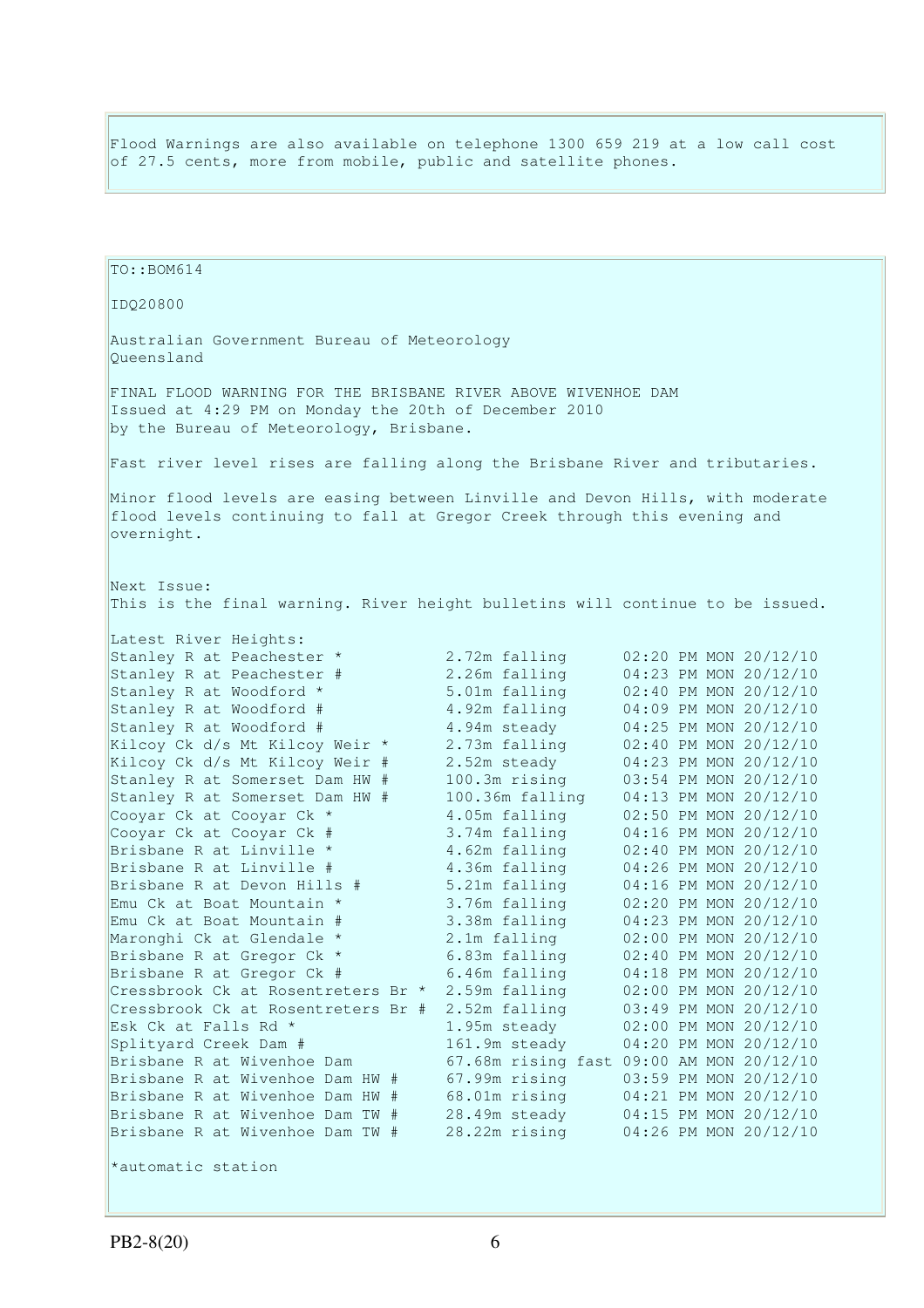Flood Warnings are also available on telephone 1300 659 219 at a low call cost of 27.5 cents, more from mobile, public and satellite phones.

TO::BOM614 IDQ20800 Australian Government Bureau of Meteorology Queensland FLOOD WARNING FOR THE BRISBANE RIVER ABOVE WIVENHOE DAM Issued at 3:24 PM on Thursday the 6th of January 2011 by the Bureau of Meteorology, Brisbane. Heavy rainfall of up to 60mm today has led to fast creek and river level rises along the upper Brisbane River and tributaries. Minor to moderate flood levels are expected at Linville and Devon Hills this evening. Moderate, possibly major flood levels are forecast at Gregor Creek overnight. ## Next Issue: The next warning will be issued by 8pm Thursday. Latest River Heights:<br>Kilcoy Ck d/s Mt Kilcoy Weir \* 2.54m falling Kilcoy Ck d/s Mt Kilcoy Weir \* 2.54m falling 08:20 AM THU 06/01/11 Kilcoy Ck d/s Mt Kilcoy Weir # 2.31m steady 03:09 PM THU 06/01/11 Stanley R at Somerset Dam HW # 99.26m falling 03:06 PM THU 06/01/11 Stanley R at Somerset Dam HW # 99.36m rising 03:02 PM THU 06/01/11 Cooyar Ck at Cooyar Ck \* 5.03m rising 01:31 PM THU 06/01/11<br>Cooyar Ck at Cooyar Ck # 7.86m rising 03:07 PM THU 06/01/11 Cooyar Ck at Cooyar Ck # 7.86m rising 03:07 PM THU 06/01/11 Brisbane R at Linville # 3.42m rising 03:02 PM THU 06/01/11 Brisbane R at Devon Hills # 4.43m steady 02:59 PM THU 06/01/11 Emu Ck at Boat Mountain \* 1.31m steady 01:00 PM THU 06/01/11 Emu Ck at Boat Mountain # 1.44m rising 02:59 PM THU 06/01/11 Maronghi Ck at Glendale \* 1.9m rising 01:00 PM THU 06/01/11 Brisbane R at Gregor Ck \* 3.28m rising 01:30 PM THU 06/01/11 Brisbane R at Gregor Ck # 3.94m rising 03:08 PM THU 06/01/11 Cressbrook Ck at Rosentreters Br  $*$  1.85m steady 01:00 PM THU 06/01/11 Cressbrook Ck at Rosentreters Br  $#$  2.04m rising 03:07 PM THU 06/01/11 Esk Ck at Falls Rd \* 2.07m steady 01:30 PM THU 06/01/11<br>
Splityard Creek Dam # 163.5m steady 01:19 PM THU 06/01/11 Splityard Creek Dam # 163.5m steady 01:19 PM THU 06/01/11 Brisbane R at Wivenhoe Dam 67.31m rising slowly 07:00 AM THU 06/01/11 Brisbane R at Wivenhoe Dam HW # 67.39m rising 02:17 PM THU 06/01/11 \*automatic station Flood Warnings are also available on telephone 1300 659 219 at a low call cost of 27.5 cents, more from mobile, public and satellite phones.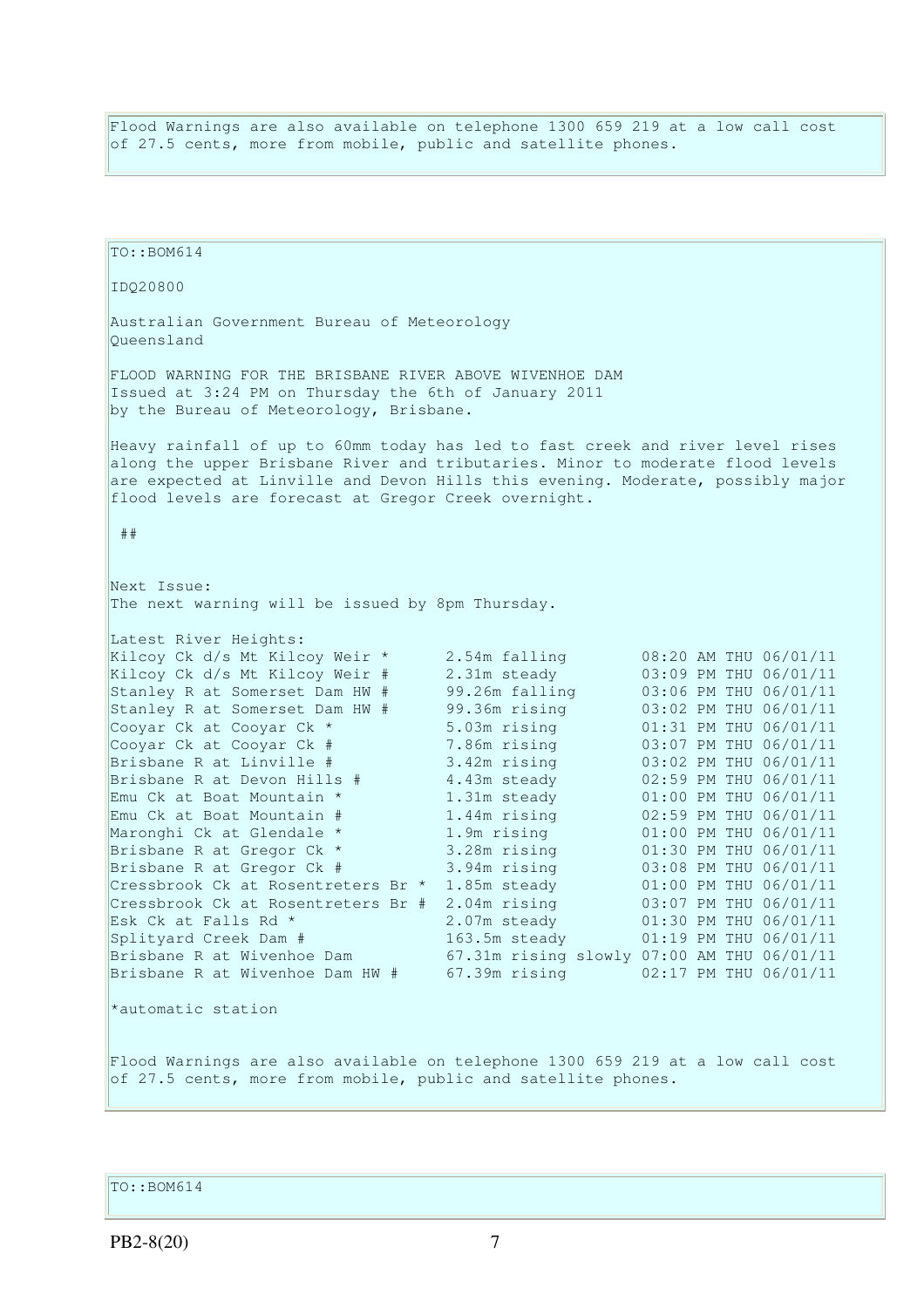IDQ20800 Australian Government Bureau of Meteorology Queensland FLOOD WARNING FOR THE BRISBANE RIVER ABOVE WIVENHOE DAM Issued at 7:49 PM on Thursday the 6th of January 2011 by the Bureau of Meteorology, Brisbane. The heavy rainfall has cleared from the upper Brisbane River catchment. Fast  $c$ reek and river level rises are continuing during Thursday evening along the upper Brisbane River and tributaries. Minor to moderate flooding continues to rise in the upper Brisbane River at Linville and Devon Hills. Moderate flooding is rising at Gregor Creek. Higher levels are possible but dependent on further heavy rainfall. Next Issue: The next warning will be issued by 8am Friday. Latest River Heights: Stanley R at Peachester # 1.16m rising 07:31 PM THU 06/01/11 Stanley R at Woodford # 2.44m rising 07:26 PM THU 06/01/11 Kilcoy Ck d/s Mt Kilcoy Weir # 2.76m rising 07:30 PM THU 06/01/11 Stanley R at Somerset Dam HW # 99.32m rising 07:24 PM THU 06/01/11 Cooyar Ck at Cooyar Ck  $\#$  4.72m falling 07:31 PM THU 06/01/11 Brisbane R at Linville # 6.38m rising 07:27 PM THU 06/01/11 Brisbane R at Devon Hills # 5.03m rising 07:31 PM THU 06/01/11 Emu Ck at Boat Mountain # 3.68m rising 07:32 PM THU 06/01/11 Maronghi Ck at Glendale \* 2.64m rising 06:30 PM THU 06/01/11 Brisbane R at Gregor Ck # 5.02m rising 07:20 PM THU 06/01/11 Emu Ck at Boat Mountain # 3.68m rising 07:32 PM THU 06/01/11<br>
Maronghi Ck at Glendale \* 2.64m rising 06:30 PM THU 06/01/11<br>
Brisbane R at Gregor Ck # 5.02m rising 07:20 PM THU 06/01/11<br>
Cressbrook Ck at Rosentreters Br # 2 Esk Ck at Falls Rd \* 3.34m falling 06:20 PM THU 06/01/11 Splityard Creek Dam # 163.5m steady 07:19 PM THU 06/01/11 Brisbane R at Wivenhoe Dam 67.31m rising slowly 07:00 AM THU 06/01/11 Brisbane R at Wivenhoe Dam TW # 27.86m rising 07:18 PM THU 06/01/11  $\star$ ,# denotes automatic station. Flood Warnings are also available on telephone 1300 659 219 at a low call cost of 27.5 cents, more from mobile, public and satellite phones.

| TO: : BOM614                                                                                                                                                                                                                                 |
|----------------------------------------------------------------------------------------------------------------------------------------------------------------------------------------------------------------------------------------------|
| ID020800                                                                                                                                                                                                                                     |
| Australian Government Bureau of Meteorology                                                                                                                                                                                                  |
| Oueensland                                                                                                                                                                                                                                   |
| FLOOD WARNING FOR THE BRISBANE RIVER ABOVE WIVENHOE DAM<br>Issued at 7:28 AM on Friday the 7th of January 2011<br>by the Bureau of Meteorology, Brisbane.                                                                                    |
| 50 - 70 mm of rainfall fell over the catchment area during Thursday and caused<br>fast river rises and minor to moderate flooding on Cooyar Creek and the Upper<br>Brisbane River. Water levels on Cooyar Creek have now fallen below minor. |
| Minor to moderate flooding is easing on the Upper Brisbane River between                                                                                                                                                                     |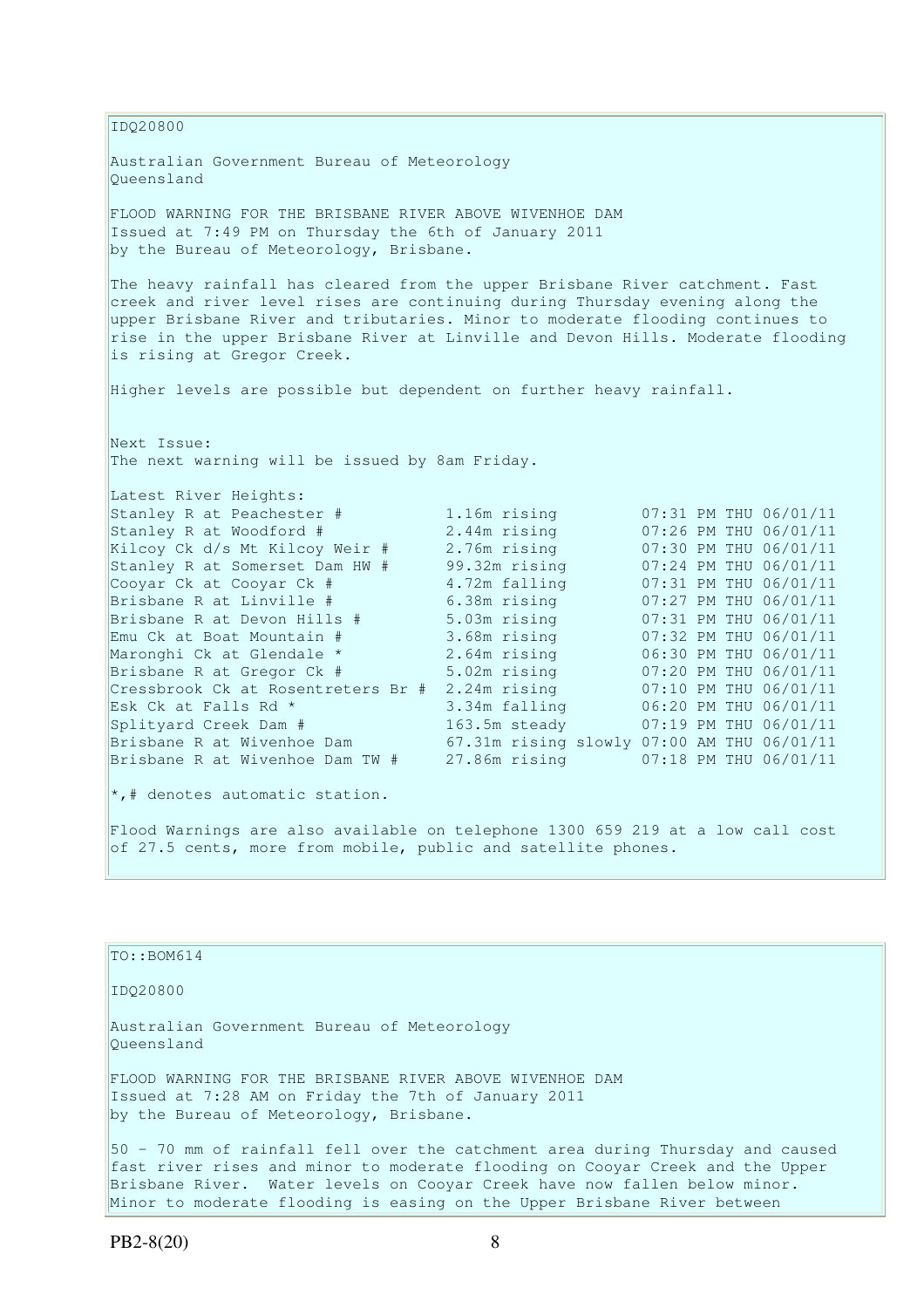Linville and Gregor Creek. Further rainfall is forecast for the catchment during Friday which may cause renewed river level rises. Weather Forecast: Rain areas. Next Issue: The next warning will be issued by 5pm Friday. Latest River Heights: Stanley R at Peachester # 1.76m rising 07:04 AM FRI 07/01/11<br>Stanley R at Woodford # 2.86m rising 07:11 AM FRI 07/01/11 Stanley R at Woodford # 2.86m rising 07:11 AM FRI 07/01/11 Stanley R at Somerset Dam 99.54m steady 06:39 AM FRI 07/01/11 Kilcoy Ck d/s Mt Kilcoy Weir # 2.41m steady 07:06 AM FRI 07/01/11 Cooyar Ck at Cooyar Ck # 2.98m falling 07:13 AM FRI 07/01/11 Brisbane R at Linville # 3.52m falling 07:09 AM FRI 07/01/11 Brisbane R at Devon Hills # 4.35m falling 07:02 AM FRI 07/01/11 Emu Ck at Boat Mountain # 3.66m falling 07:14 AM FRI 07/01/11 Maronghi Ck at Glendale \* 2.1m steady 06:00 AM FRI 07/01/11<br>Brisbane R at Gregor Ck # 5.88m falling 07:14 AM FRI 07/01/11 Brisbane R at Gregor Ck # 5.88m falling 07:14 AM FRI 07/01/11 Cressbrook Ck at Rosentreters Br # 2.42m steady 06:20 AM FRI 07/01/11 Esk Ck at Falls Rd \* 2.06m steady 06:20 AM FRI 07/01/11 Splityard Creek Dam # 163.45m steady 04:19 AM FRI 07/01/11 Brisbane R at Wivenhoe Dam 67.69m rising 07:05 AM FRI 07/01/11 Brisbane R at Wivenhoe Dam TW # 29.13m steady 07:14 AM FRI 07/01/11  $\star$ , # denote automatic station. Flood Warnings are also available on telephone 1300 659 219 at a low call cost of 27.5 cents, more from mobile, public and satellite phones.

## TO::BOM614

#### IDQ20800

Australian Government Bureau of Meteorology Queensland

FLOOD WARNING FOR THE BRISBANE RIVER ABOVE WIVENHOE DAM Issued at 5:03 PM on Friday the 7th of January 2011 by the Bureau of Meteorology, Brisbane.

Further rainfall of between 20-40mm has been recorded in the upper Brisbane catchment since 9am Friday. Renewed rises and minor to moderate flooding have been recorded in Gregor and Cressbrook Creeks and along the Brisbane River between Linville and Devon Hills. Further river level rises are expected during Friday evening as rainfall continues. River levels are not expected to reach heights recorded yesterday.

Further rainfall is forecast for the catchment into Saturday which may produce further river level rises.

Weather Forecast: Rain areas and local thunder. Some moderate to locally heavy falls possible about the Sunshine Coast.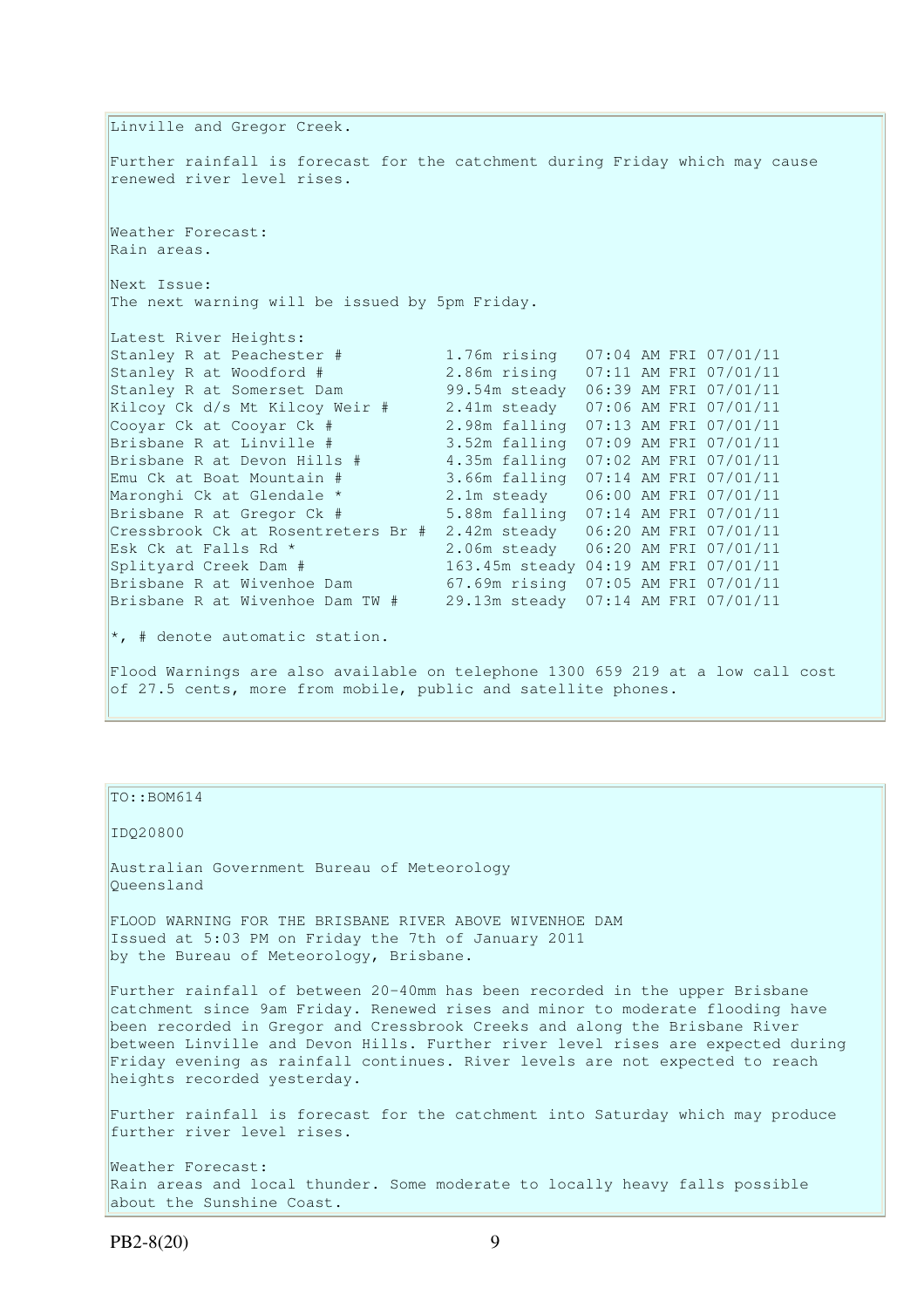| Next Issue:                                                                                                                                     |                |                       |  |
|-------------------------------------------------------------------------------------------------------------------------------------------------|----------------|-----------------------|--|
| The next warning will be issued by 9am Saturday.                                                                                                |                |                       |  |
| Latest River Heights:                                                                                                                           |                |                       |  |
| Stanley R at Peachester # 3.32m rising                                                                                                          |                | 04:16 PM FRI 07/01/11 |  |
|                                                                                                                                                 |                |                       |  |
| Stanley R at Woodford #                                                                                                                         | 4.88m rising   | 04:14 PM FRI 07/01/11 |  |
| Kilcoy Ck d/s Mt Kilcoy Weir #                                                                                                                  | 3.45m steady   | 04:15 PM FRI 07/01/11 |  |
| Stanley R at Somerset Dam HW #                                                                                                                  | 99.86m rising  | 04:15 PM FRI 07/01/11 |  |
| Cooyar Ck at Cooyar Ck #                                                                                                                        | 4.7m rising    | 04:16 PM FRI 07/01/11 |  |
| Brisbane R at Linville #                                                                                                                        | 4.58m rising   | 04:15 PM FRI 07/01/11 |  |
| Brisbane R at Devon Hills #                                                                                                                     | 5.03m rising   | 04:00 PM FRI 07/01/11 |  |
| Emu Ck at Boat Mountain #                                                                                                                       | 3.22m rising   | 04:13 PM FRI 07/01/11 |  |
| Brisbane R at Gregor Ck #                                                                                                                       | 5.92m rising   | 04:11 PM FRI 07/01/11 |  |
| Cressbrook Ck at Rosentreters Br #                                                                                                              | 3.16m steady   | 03:20 PM FRI 07/01/11 |  |
| Esk Ck at Falls Rd *                                                                                                                            | 4.49m rising   | 03:20 PM FRI 07/01/11 |  |
| Splityard Creek Dam #                                                                                                                           | 163.4m steady  | 01:19 PM FRI 07/01/11 |  |
| Brisbane R at Wivenhoe Dam HW #                                                                                                                 | 68.05m falling | 04:10 PM FRI 07/01/11 |  |
| Brisbane R at Wivenhoe Dam TW #                                                                                                                 | 29.79m rising  | 04:11 PM FRI 07/01/11 |  |
| $\star$ ,# from automatic station                                                                                                               |                |                       |  |
| Flood Warnings are also available on telephone 1300 659 219 at a low call cost<br>of 27.5 cents, more from mobile, public and satellite phones. |                |                       |  |

IDQ20800 Australian Government Bureau of Meteorology Queensland FLOOD WARNING FOR THE BRISBANE RIVER ABOVE WIVENHOE DAM Issued at 12:58 AM on Saturday the 8th of January 2011 by the Bureau of Meteorology, Brisbane. Renewed rises and minor to moderate flooding are occurring in Gregor and Cressbrook Creeks, with major flooding occurring along the Brisbane River between Linville and Devon Hills. Further river level rises are possible during Saturday morning as rainfall continues. Further rainfall is forecast for the catchment during Saturday which may produce further renewed river levels. Weather Forecast: Rain at times with possible thunder. Next Issue: The next warning will be issued by 9am Saturday. Latest River Heights: Stanley R at Peachester # 2.14m falling 12:43 AM SAT 08/01/11 Stanley R at Woodford # 4.92m falling 12:38 AM SAT 08/01/11

Brisbane R at Linville # 6.5m falling 12:45 AM SAT 08/01/11 Brisbane R at Devon Hills # 7.11m rising 12:40 AM SAT 08/01/11

Kilcoy Ck d/s Mt Kilcoy Weir  $#$  4.52m falling

 $\vert$ TO::BOM614

Stanley R at Somerset Dam HW # 100.16m steady 12:42 AM SAT 08/01/11<br>Coovar Ck at Coovar Ck # 4.58m falling 12:37 AM SAT 08/01/11 Cooyar Ck at Cooyar Ck  $\#$  4.58m falling 12:37 AM SAT 08/01/11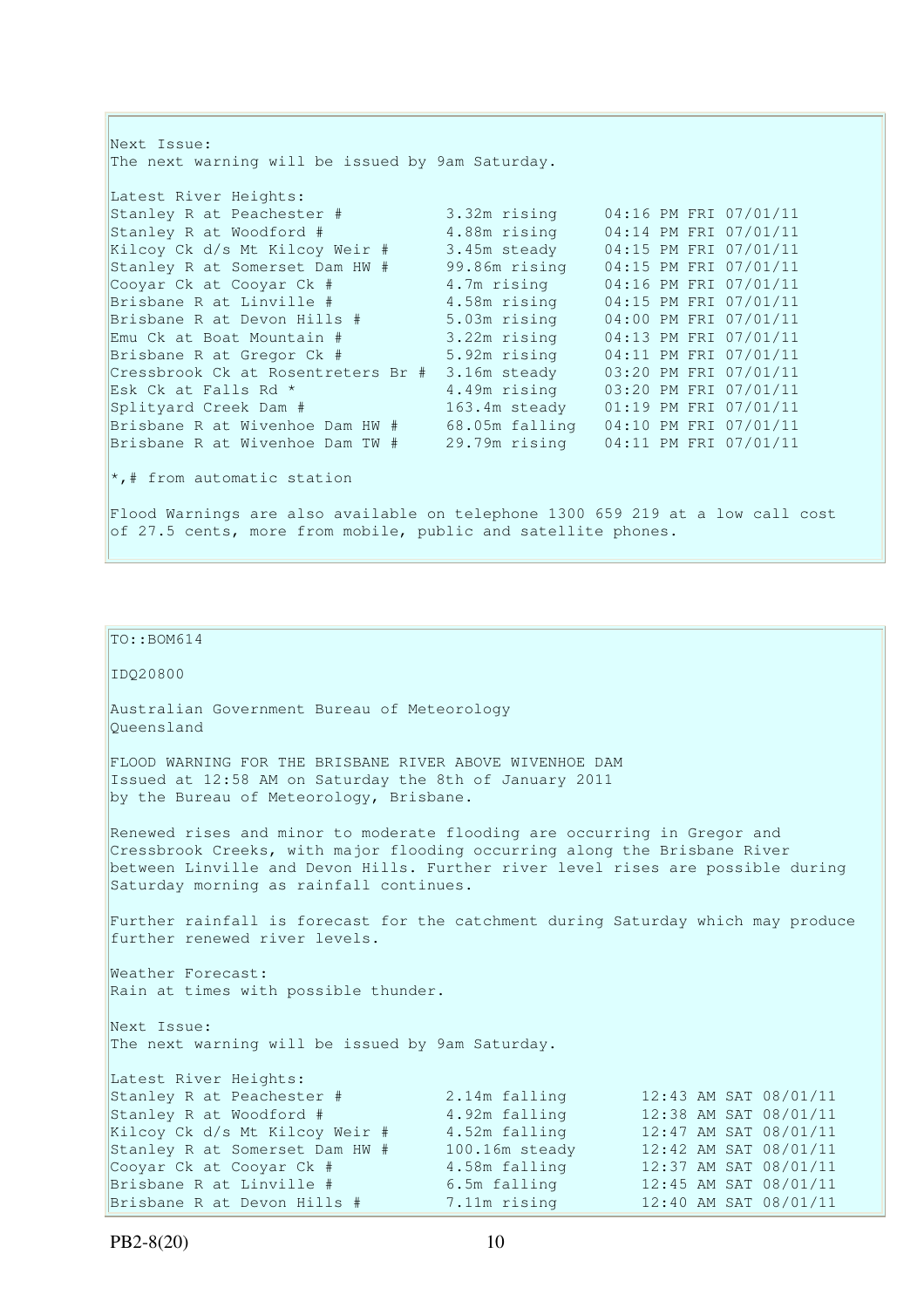Emu Ck at Boat Mountain # 4.42m falling 12:37 AM SAT 08/01/11 Maronghi Ck at Glendale \* 2.62m falling 11:00 PM FRI 07/01/11 Brisbane R at Gregor Ck # 7.28m rising 12:47 AM SAT 08/01/11 Cressbrook Ck at Rosentreters Br # 3.1m steady 12:20 AM SAT 08/01/11 Esk Ck at Falls Rd \* 4.08m falling 06:10 PM FRI 07/01/11 Splityard Creek Dam # 163.35m falling 10:57 PM FRI 07/01/11 Brisbane R at Wivenhoe Dam HW # 68.33m steady 12:46 AM SAT 08/01/11 Brisbane R at Wivenhoe Dam TW # 32.1m rising 12:47 AM SAT 08/01/11 \*,# denotes automatic station. Flood Warnings are also available on telephone 1300 659 219 at a low call cost of 27.5 cents, more from mobile, public and satellite phones.

| $TO: BOM614$                                                                                                                                                                                                                                                                                                       |                                                                                                |                                                                                                                                                                                                                                                                                                  |  |
|--------------------------------------------------------------------------------------------------------------------------------------------------------------------------------------------------------------------------------------------------------------------------------------------------------------------|------------------------------------------------------------------------------------------------|--------------------------------------------------------------------------------------------------------------------------------------------------------------------------------------------------------------------------------------------------------------------------------------------------|--|
| IDQ20800                                                                                                                                                                                                                                                                                                           |                                                                                                |                                                                                                                                                                                                                                                                                                  |  |
| Australian Government Bureau of Meteorology<br>Oueensland                                                                                                                                                                                                                                                          |                                                                                                |                                                                                                                                                                                                                                                                                                  |  |
| FLOOD WARNING FOR THE BRISBANE RIVER ABOVE WIVENHOE DAM<br>Issued at 8:53 AM on Saturday the 8th of January 2011<br>by the Bureau of Meteorology, Brisbane.                                                                                                                                                        |                                                                                                |                                                                                                                                                                                                                                                                                                  |  |
| Minor to moderate flooding is easing in the Brisbane River catchment between<br>Linville and Gregor Creek. Further river level rises are possible during<br>Saturday as further rainfall is forecast.                                                                                                              |                                                                                                |                                                                                                                                                                                                                                                                                                  |  |
| Next Issue:<br>The next warning will be issued by 9am Sunday.                                                                                                                                                                                                                                                      |                                                                                                |                                                                                                                                                                                                                                                                                                  |  |
| Latest River Heights:                                                                                                                                                                                                                                                                                              |                                                                                                |                                                                                                                                                                                                                                                                                                  |  |
| Brisbane R at Linville #<br>Brisbane R at Devon Hills #<br>Emu Ck at Boat Mountain #<br>Maronghi Ck at Glendale *<br>Brisbane R at Gregor Ck *<br>Brisbane R at Gregor Ck #<br>Cressbrook Ck at Rosentreters Br # 2.8m falling<br>Esk Ck at Falls Rd *<br>Splityard Creek Dam #<br>Brisbane R at Wivenhoe Dam HW # | 4.5m falling<br>4.34m falling<br>2.21m falling<br>7.22m falling<br>7m falling<br>68.55m rising | 07:57 AM SAT 08/01/11<br>5.37m falling 08:07 AM SAT 08/01/11<br>08:07 AM SAT 08/01/11<br>07:00 AM SAT 08/01/11<br>07:30 AM SAT 08/01/11<br>08:08 AM SAT 08/01/11<br>07:42 AM SAT 08/01/11<br>2.05m rising 07:20 AM SAT 08/01/11<br>163.35m steady 07:19 AM SAT 08/01/11<br>08:07 AM SAT 08/01/11 |  |
| *automatic station                                                                                                                                                                                                                                                                                                 |                                                                                                |                                                                                                                                                                                                                                                                                                  |  |
| Flood Warnings are also available on telephone 1300 659 219 at a low call cost<br>of 27.5 cents, more from mobile, public and satellite phones.                                                                                                                                                                    |                                                                                                |                                                                                                                                                                                                                                                                                                  |  |

TO::BOM614

IDQ20800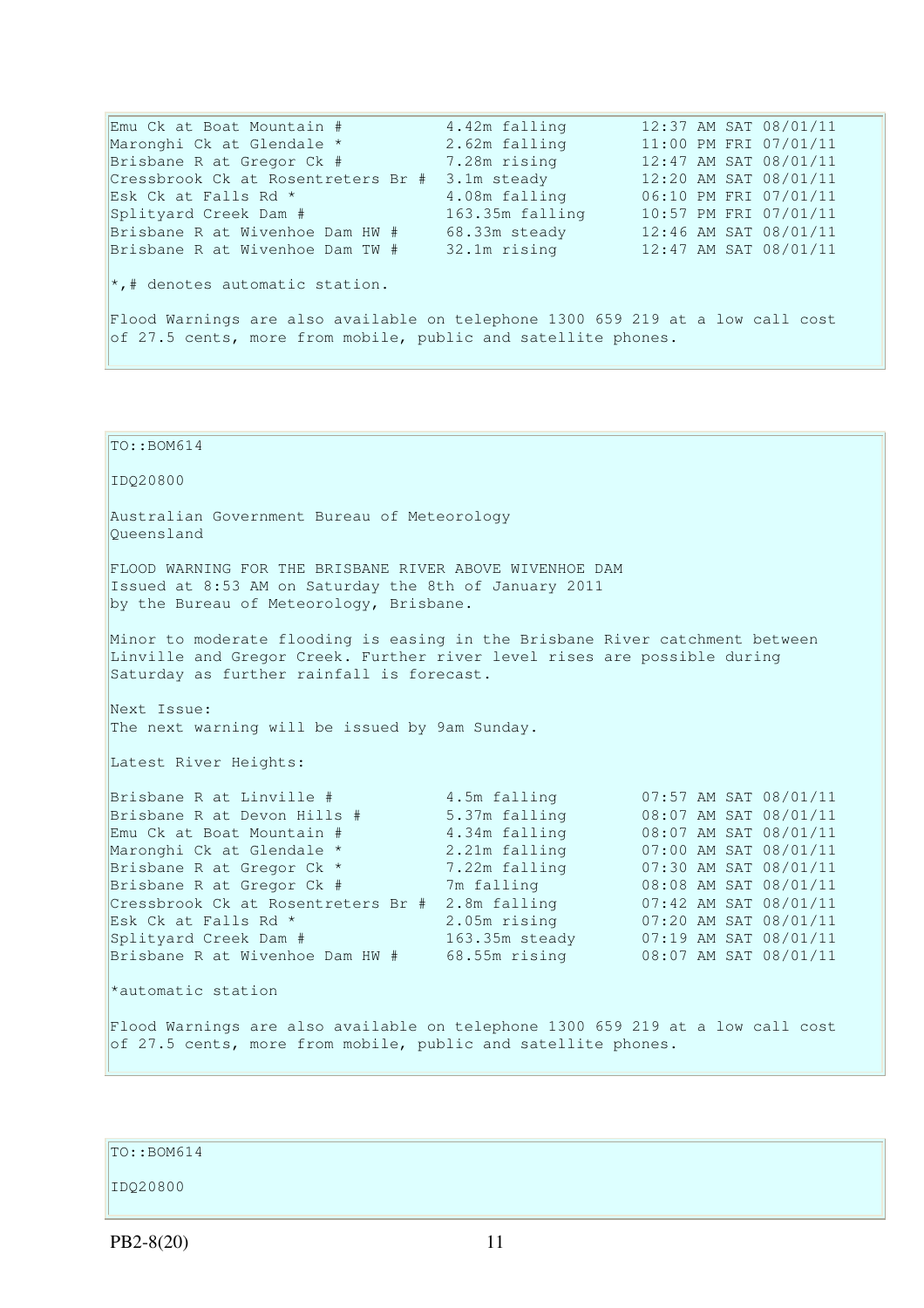Australian Government Bureau of Meteorology Queensland FLOOD WARNING FOR THE STANLEY RIVER BRISBANE RIVER ABOVE WIVENHOE DAM Issued at 9:28 AM on Sunday the 9th of January 2011 by the Bureau of Meteorology, Brisbane. Heavy rainfall has returned to the Brisbane River catchment overnight and will continue through today. Minor flood levels are occurring along the Stanley River at Peachester. Some moderate flood levels are expected today at Woodford with higher levels possible as rainfall continues. A return to moderate and major flood levels is likely from Linville to Gregor Creek today. Next Issue: The next warning will be issued by 2pm Sunday. Latest River Heights: Stanley R at Peachester \* 5.19m rising 08:00 AM SUN 09/01/11 Stanley R at Peachester # 5.88m rising 09:10 AM SUN 09/01/11 Stanley R at Woodford  $*$  4.4m rising 08:20 AM SUN 09/01/11 Kilcoy Ck d/s Mt Kilcoy Weir \* 4.88m rising 08:20 AM SUN 09/01/11 Stanley R at Somerset Dam HW # 100.12m rising 09:03 AM SUN 09/01/11 Cooyar Ck at Cooyar Ck \* 2.71m steady 08:00 AM SUN 09/01/11 Brisbane R at Linville # 3.52m rising 09:12 AM SUN 09/01/11 Brisbane R at Devon Hills # 5.25m falling 09:12 AM SUN 09/01/11 Emu Ck at Boat Mountain \* 2.13m falling 08:00 AM SUN 09/01/11 Maronghi Ck at Glendale \* 2.01m rising 08:00 AM SUN 09/01/11 Brisbane R at Gregor Ck \* 4.92m rising 08:30 AM SUN 09/01/11 Brisbane R at Gregor Ck \*  $4.92$ m rising 08:30 AM SUN 09/01/11<br>Cressbrook Ck at Rosentreters Br \* 2.29m steady 08:00 AM SUN 09/01/11 Cressbrook Ck at Rosentreters Br # 2.28m falling 07:36 AM SUN 09/01/11 Esk Ck at Falls Rd \* 1.96m falling 08:20 AM SUN 09/01/11<br>Splitvard Creek Dam # 1.96m falling 08:20 AM SUN 09/01/11 Splityard Creek Dam # 163.2m steady 07:19 AM SUN 09/01/11 Brisbane R at Wivenhoe Dam HW # 68.55m rising 09:00 AM SUN 09/01/11 \*automatic station Flood Warnings are also available on telephone 1300 659 219 at a low call cost

#### TO::BOM614

IDQ20800

Australian Government Bureau of Meteorology Queensland

FLOOD WARNING FOR THE STANLEY RIVER AND BRISBANE RIVER ABOVE WIVENHOE DAM Issued at 2:12 PM on Sunday the 9th of January 2011 by the Bureau of Meteorology, Brisbane.

of 27.5 cents, more from mobile, public and satellite phones.

Rainfall of up to 85 millimetres has been been recorded in the catchments of the Upper Brisbane and Stanley Rivers during the 5 hours since 9am Sunday. Heavy rainfall is expected to continue in the catchments during Sunday and Monday with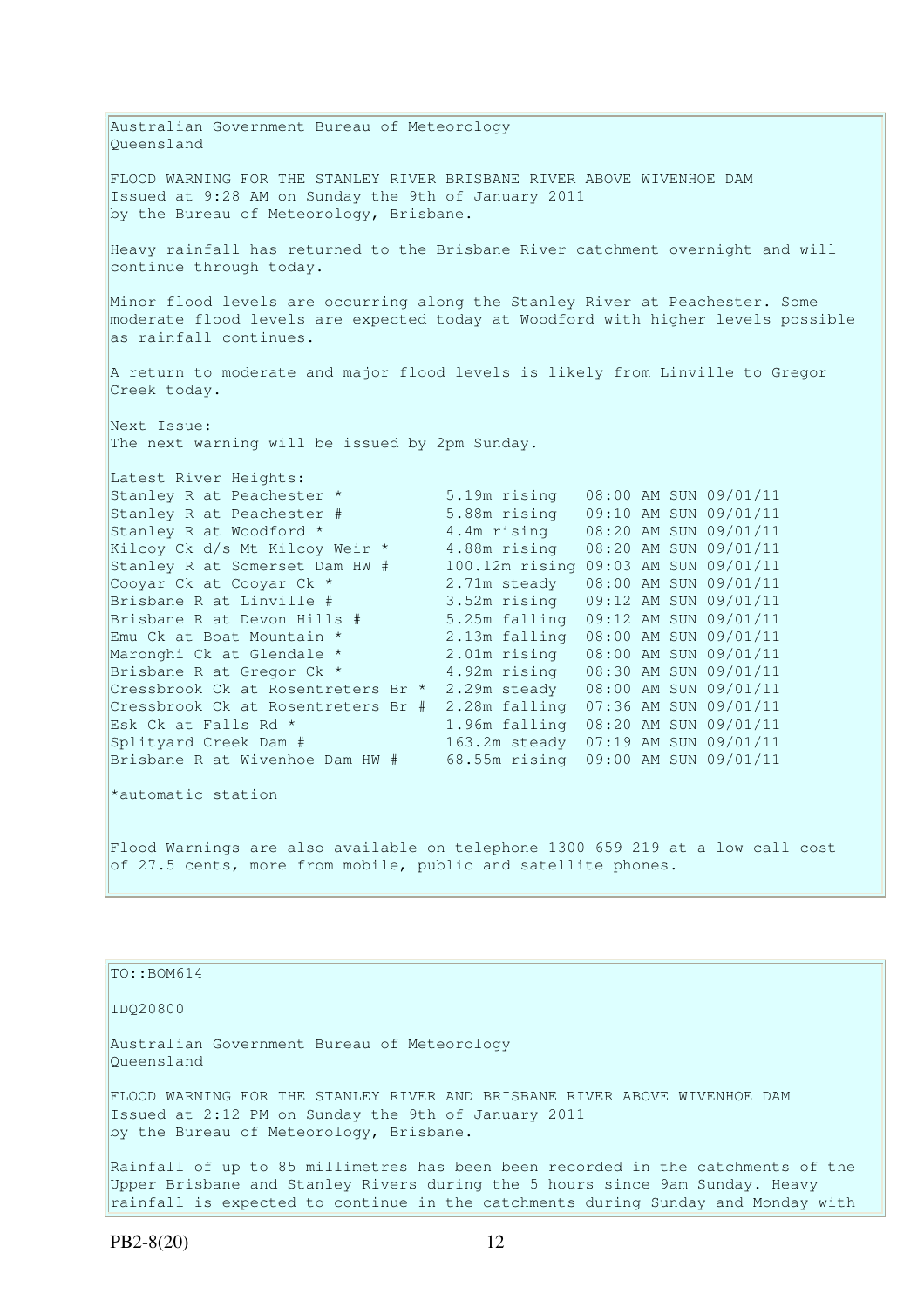major flood levels expected in the Upper Brisbane River during Sunday and into Monday. UPPER BRISBANE RIVER: The heavy rainfall is causing very fast rises in the Upper Brisbane River at Linville with major flood levels expected during Sunday afternoon. Fast rises to major flood levels are expected downstream to Gregor Creek during Sunday and into Monday. STANLEY RIVER: Minor flood levels are currently steady in the Stanley River at Peachester but renewed rises are possible during the next 24 hours. Moderate flood levels are expected later today at Woodford with higher levels possible as rainfall continues. Rises and flooding are also possible in Kilcoy Creek during the next 24 hours. Next Issue: The next warning will be issued by 10pm Sunday. Latest River Heights: Stanley R at Peachester # 7.68m steady 01:37 PM SUN 09/01/11<br>Stanley R at Woodford # 4.92m rising 01:31 PM SUN 09/01/11 Stanley R at Woodford  $#$ Kilcoy Ck d/s Mt Kilcoy Weir #  $6.48$ m steady 01:43 PM SUN 09/01/11 Cooyar Ck at Cooyar Ck # 5.1m rising 01:45 PM SUN 09/01/11 Brisbane R at Linville \* 3.41m rising 08:10 AM SUN 09/01/11<br>
Brisbane R at Devon Hills # 5.61m rising 01:46 PM SUN 09/01/11<br>
Emu Ck at Boat Mountain # 2.82m rising 01:43 PM SUN 09/01/11<br>
Maronghi Ck at Glendale \* 2.08m ris Brisbane R at Devon Hills # Emu Ck at Boat Mountain # 2.82m rising 01:43 PM SUN 09/01/11 Maronghi Ck at Glendale \* 2.08m rising 12:17 PM SUN 09/01/11 Brisbane R at Gregor Ck # 6.48m rising 01:44 PM SUN 09/01/11 Cressbrook Ck at Rosentreters Br # 3.12m rising 01:30 PM SUN 09/01/11  $\vert *$ , # automatic Flood Warnings are also available on telephone 1300 659 219 at a low call cost of 27.5 cents, more from mobile, public and satellite phones.

# $TO::BOM614$

IDQ20800

Australian Government Bureau of Meteorology Queensland

FLOOD WARNING FOR THE STANLEY RIVER AND BRISBANE RIVER ABOVE WIVENHOE DAM Issued at 10:38 PM on Sunday the 9th of January 2011 by the Bureau of Meteorology, Brisbane.

Rainfall of between 100 and 250 millimetres has been been recorded in the catchments of the Upper Brisbane and Stanley Rivers during the 13 hours since 9am Sunday. The heavy rainfall is expected to continue in the catchments with major flood levels being maintained during Sunday and Monday.

UPPER BRISBANE RIVER: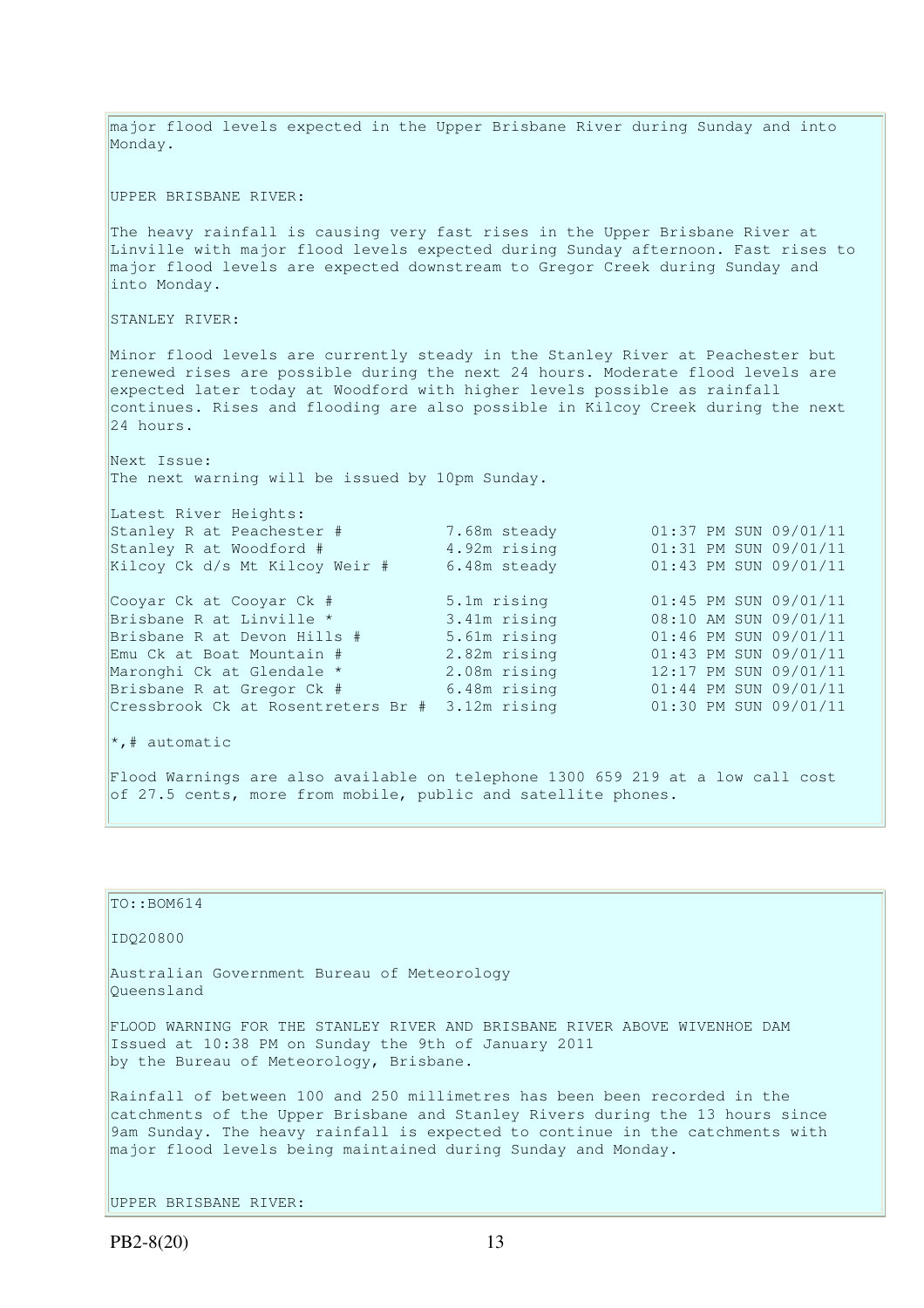Major flooding has developed in Cooyar and Cressbrook Creeks and in the Upper Brisbane River from Linville downstream to Gregor Creek. Further rises and high level major flooding are possible during Sunday and into Monday. STANLEY RIVER: Major flood levels are continuing to rise in the Stanley River at Peachester and Woodford. Further rises and high level major flooding are possible during Sunday and into Monday. Further rises and flooding are also possible in Kilcoy Creek during the next 24 hours. Next Issue: The next warning will be issued by 9am Monday. Latest River Heights:<br>Stanley R at Peachester # Stanley R at Peachester # 8.92m steady 10:07 PM SUN 09/01/11<br>Stanley R at Woodford # 8.18m rising 10:11 PM SUN 09/01/11 Stanley R at Woodford # 8.18m rising 10:11 PM SUN 09/01/11 Kilcoy Ck d/s Mt Kilcoy Weir # 7.12m steady 10:11 PM SUN 09/01/11 Cooyar Ck at Cooyar Ck # 8.1m rising 10:00 PM SUN 09/01/11 Cooyar Ck at Cooyar Ck # 8.1m rising<br>Brisbane R at Linville # 9.66m steady 10:00 PM SUN 09/01/11<br>Brisbane R at Devon Hills # 11.19m falling 10:00 PM SUN 09/01/11 Brisbane R at Devon Hills # 11.19m falling 10:00 PM SUN 09/01/11<br>Emu Ck at Boat Mountain # 9.72m steady 10:06 PM SUN 09/01/11 Emu Ck at Boat Mountain # 9.72m steady 10:06 PM SUN 09/01/11 Brisbane R at Gregor Ck # 14.52m falling 10:11 PM SUN 09/01/11 Cressbrook Ck at Rosentreters Br # 5.16m falling 10:06 PM SUN 09/01/11

Flood Warnings are also available on telephone 1300 659 219 at a low call cost of 27.5 cents, more from mobile, public and satellite phones.

TO::BOM614

IDQ20800

Australian Government Bureau of Meteorology Queensland

FLOOD WARNING FOR THE STANLEY RIVER AND BRISBANE RIVER ABOVE WIVENHOE DAM Issued at 9:16 AM on Monday the 10th of January 2011 by the Bureau of Meteorology, Brisbane.

Rainfall of up to 300mm has been been recorded in the catchments of the Upper Brisbane and Stanley Rivers during the 24 hours to 9am Monday. Major flood levels continue although levels are currently easing. Further rises are possible and the heavy rainfall is expected to continue today.

UPPER BRISBANE RIVER:

Moderate to major flooding continues in much of the upper Brisbane catchment. Flood levels are now easing although further rainfall is expected today.

STANLEY RIVER:

Major flood levels are easing in the Stanley River at Peachester and Woodford.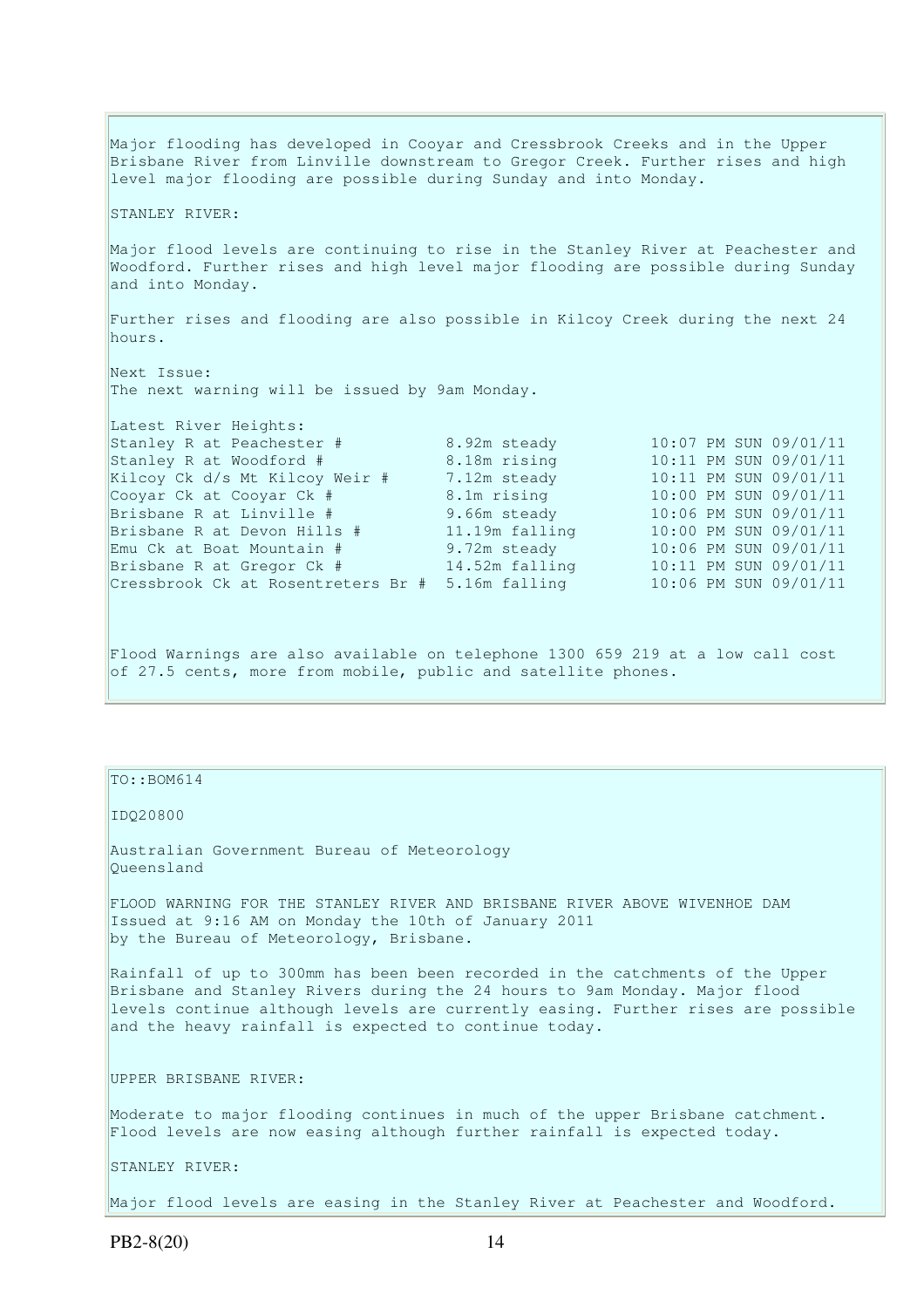Further rises and high level major flooding are possible during Monday as rainfall continues. Next Issue: The next warning will be issued by 4pm Monday. Latest River Heights: Stanley R at Peachester # 7.36m falling 08:16 AM MON 10/01/11 Stanley R at Woodford # 8.28m falling 08:10 AM MON 10/01/11 Kilcoy Ck d/s Mt Kilcoy Weir \* 6.36m falling 06:00 AM MON 10/01/11 Kilcoy Ck d/s Mt Kilcoy Weir # 5.92m steady 08:16 AM MON 10/01/11 Stanley R at Somerset Dam HW # 102.84m rising 08:18 AM MON 10/01/11 Cooyar Ck at Cooyar Ck # 6.36m falling 08:18 AM MON 10/01/11 Brisbane R at Linville \* 7.54m falling 06:00 AM MON 10/01/11 Brisbane R at Linville # 6.94m falling 08:15 AM MON 10/01/11 Brisbane R at Devon Hills # 8.25m falling 08:19 AM MON 10/01/11 Emu Ck at Boat Mountain  $*$  7.01m falling 07:28 AM MON 10/01/11 Emu Ck at Boat Mountain # 6.62m falling 08:13 AM MON 10/01/11 Maronghi Ck at Glendale \* 3.23m falling 07:17 AM MON 10/01/11 Brisbane R at Gregor Ck \* 9.6m falling 07:30 AM MON 10/01/11 Brisbane R at Gregor Ck # 11.44m falling 08:17 AM MON 10/01/11 Cressbrook Ck at Rosentreters Br  $*$  4.3m falling  $07:20$  AM MON  $10/01/11$ Cressbrook Ck at Rosentreters Br # 4.2m falling 08:18 AM MON 10/01/11 Esk Ck at Falls Rd  $*$   $4.05$ m steady  $06:00$  AM MON  $10/01/11$ Splityard Creek Dam # 166.1m rising 07:57 AM MON 10/01/11 Brisbane R at Wivenhoe Dam 68.55m falling slowly 09:00 AM SUN 09/01/11 Brisbane R at Wivenhoe Dam HW # 71.45m falling 08:18 AM MON 10/01/11 Brisbane R at Wivenhoe Dam HW # 71.47m rising 08:17 AM MON 10/01/11 Brisbane R at Wivenhoe Dam TW # 38.67m rising 08:17 AM MON 10/01/11 Brisbane R at Wivenhoe Dam TW # 38.6m falling 08:18 AM MON 10/01/11 \*automatic station Flood Warnings are also available on telephone 1300 659 219 at a low call cost of 27.5 cents, more from mobile, public and satellite phones.

TO::BOM614 IDQ20800 Australian Government Bureau of Meteorology Queensland FLOOD WARNING FOR THE STANLEY RIVER AND BRISBANE RIVER ABOVE WIVENHOE DAM Issued at 5:22 PM on Monday the 10th of January 2011 by the Bureau of Meteorology, Brisbane. Rainfall of between 50-75mm has been been recorded in the Cressbrook Creek catchment with localised totals in excess of 125mm. Major flood levels continue at Gregor Creek and at Rosentretter's Bridge although levels are currently easing. Further rises are possible as heavy rainfall is forecast into Tuesday. UPPER BRISBANE RIVER: Moderate to major flooding continues in much of the upper Brisbane catchment.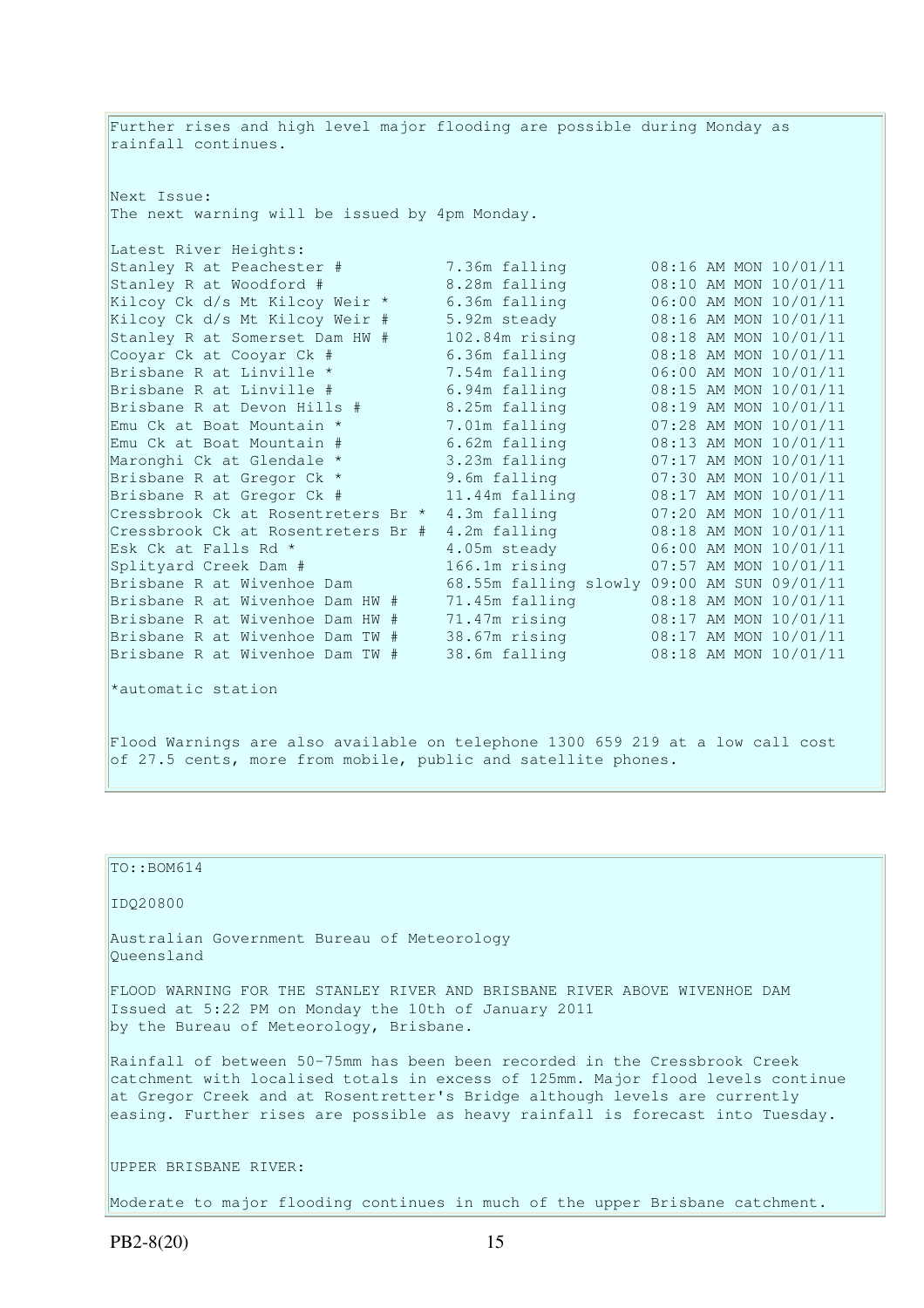Flood levels are now easing although further rainfall is forecast for the remainder of today and into Tuesday. STANLEY RIVER: Minor to moderate flood levels are easing in the Stanley River at Peachester and Woodford. Further rises are possible during the next 24 hours as rainfall continues. Next Issue: The next warning will be issued by 9am Tuesday. Latest River Heights: Stanley R at Peachester # 7.06m falling 05:07 PM MON 10/01/11 Stanley R at Woodford # 7.38m falling 05:07 PM MON 10/01/11 Kilcoy Ck d/s Mt Kilcoy Weir # 5.55m steady 05:09 PM MON 10/01/11 Stanley R at Somerset Dam HW # 103.34m rising 04:20 PM MON 10/01/11 Cooyar Ck at Cooyar Ck # 4.48m falling 05:09 PM MON 10/01/11<br>Brisbane R at Linville # 4.94m falling 05:09 PM MON 10/01/11 Brisbane R at Linville # 4.94m falling 05:09 PM MON 10/01/11<br>Brisbane R at Devon Hills # 6.11m falling 05:02 PM MON 10/01/11  $6.11m$  falling  $05:02$  PM MON  $10/01/11$ Emu Ck at Boat Mountain #  $5.84$ m rising 05:01 PM MON 10/01/11<br>  $\frac{1}{2}$  The Ck at Boat Mountain #  $\frac{5.84$ m rising 04:30 PM MON 10/01/11 Maronghi Ck at Glendale \* 4.37m rising 04:30 PM MON 10/01/11 Brisbane R at Gregor Ck # 8.62m steady 04:53 PM MON 10/01/11 Cressbrook Ck at Rosentreters Br # 6.66m falling 05:06 PM MON 10/01/11 Esk Ck at Falls Rd \* 3.95m falling 10:40 AM MON 10/01/11 Splityard Creek Dam # 162.7m rising 05:06 PM MON 10/01/11 Brisbane R at Wivenhoe Dam HW # 72.83m falling 05:07 PM MON 10/01/11 Brisbane R at Wivenhoe Dam TW # 39.92m rising 05:03 PM MON 10/01/11 \*,# from automatic station Flood Warnings are also available on telephone 1300 659 219 at a low call cost

of 27.5 cents, more from mobile, public and satellite phones.

### TO::BOM614

IDQ20800

Australian Government Bureau of Meteorology Queensland

FLOOD WARNING FOR THE STANLEY RIVER AND BRISBANE RIVER ABOVE WIVENHOE DAM Issued at 6:56 AM on Tuesday the 11th of January 2011 by the Bureau of Meteorology, Brisbane.

Further widespread rainfall totals of between 30-60mm has been been recorded in the last 6 hours to 6am Tuesday across the upper Brisbane River catchment. Renewed rises and major flooding continues at Cooyar, Gregor and Cressbrook Creeks and along the upper Brisbane River at Linville at Devon Hills.

UPPER BRISBANE RIVER:

Further rises and major flooding continues in much of the upper Brisbane catchment during Tuesday morning. Further rainfall is forecast for the remainder of today.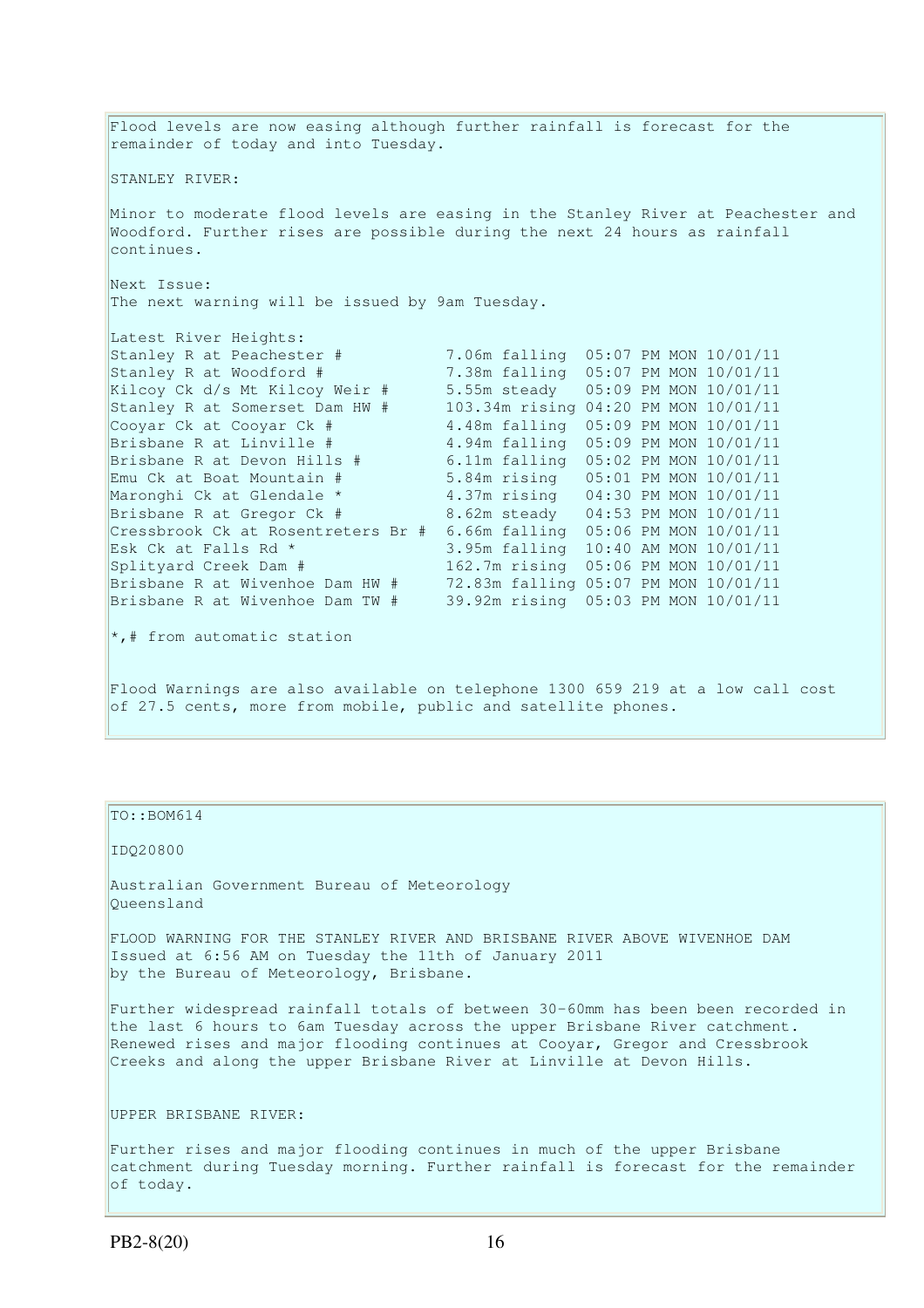STANLEY RIVER: Renewed rises are occurring with the heavy rainfall in the Stanley River causing minor to moderate flooding at Peachester and Woodford. Rises are also occurring in Kilcoy Creek. Weather Forecast: Rain periods with possible thunder. Rain gradually easing later in the day. Next Issue: The next warning will be issued by 1pm Tuesday. Latest River Heights: Stanley R at Peachester # 5.52m falling 06:22 AM TUE 11/01/11 Stanley R at Woodford # 6.42m rising 06:32 AM TUE 11/01/11 Kilcoy Ck d/s Mt Kilcoy Weir # 4.82m steady 06:32 AM TUE 11/01/11 Stanley R at Somerset Dam HW # 103.26m rising 06:29 AM TUE 11/01/11 Cooyar Ck at Cooyar Ck # 8.92m falling 06:33 AM TUE 11/01/11 Brisbane R at Linville # 9.42m falling 06:33 AM TUE 11/01/11 Brisbane R at Devon Hills # 10.81m rising 06:03 AM TUE 11/01/11 Emu Ck at Boat Mountain # 7.66m rising 06:07 AM TUE 11/01/11 Maronghi Ck at Glendale \* 2.81m steady 05:00 AM TUE 11/01/11 Brisbane R at Gregor Ck # 11.08m rising 06:32 AM TUE 11/01/11 Cressbrook Ck at Rosentreters Br # 5.68m rising 06:12 AM TUE 11/01/11 Esk Ck at Falls Rd  $\star$  3.71m rising 05:40 AM TUE 11/01/11 Splityard Creek Dam # 162.7m rising 05:54 AM TUE 11/01/11 Brisbane R at Wivenhoe Dam HW # 73.59m rising 06:30 AM TUE 11/01/11 Brisbane R at Wivenhoe Dam TW # 41.9m falling 06:29 AM TUE 11/01/11 \*,# denotes automatic station. Flood Warnings are also available on telephone 1300 659 219 at a low call cost of 27.5 cents, more from mobile, public and satellite phones.

## TO::BOM614

#### IDQ20800

Australian Government Bureau of Meteorology Queensland

FLOOD WARNING FOR THE STANLEY RIVER AND BRISBANE RIVER ABOVE WIVENHOE DAM Issued at 1:02 PM on Tuesday the 11th of January 2011 by the Bureau of Meteorology, Brisbane.

Further very heavy rainfall totals of between 100-150mm has been been recorded in the 3 hours to 1pm Tuesday across the Stanley catchment above Somerset Dam. Fast rises and minor to moderate flooding is occurring along the Stanley River with higher levels expected. Moderate to major flooding has commenced to ease in Cooyar, Gregor and Cressbrook Creeks. Major flooding continues along the upper Brisbane River at Linville at Devon Hills where river levels are also easing.

## UPPER BRISBANE RIVER:

The rainfall has eased in the upper Brisbane catchment above Wivenhoe Dam with less than 20mm recorded in the 3 hours to 1pm Tuesday. Whilst moderate to major flooding is generally easing, further rainfall is forecast for the remainder of today.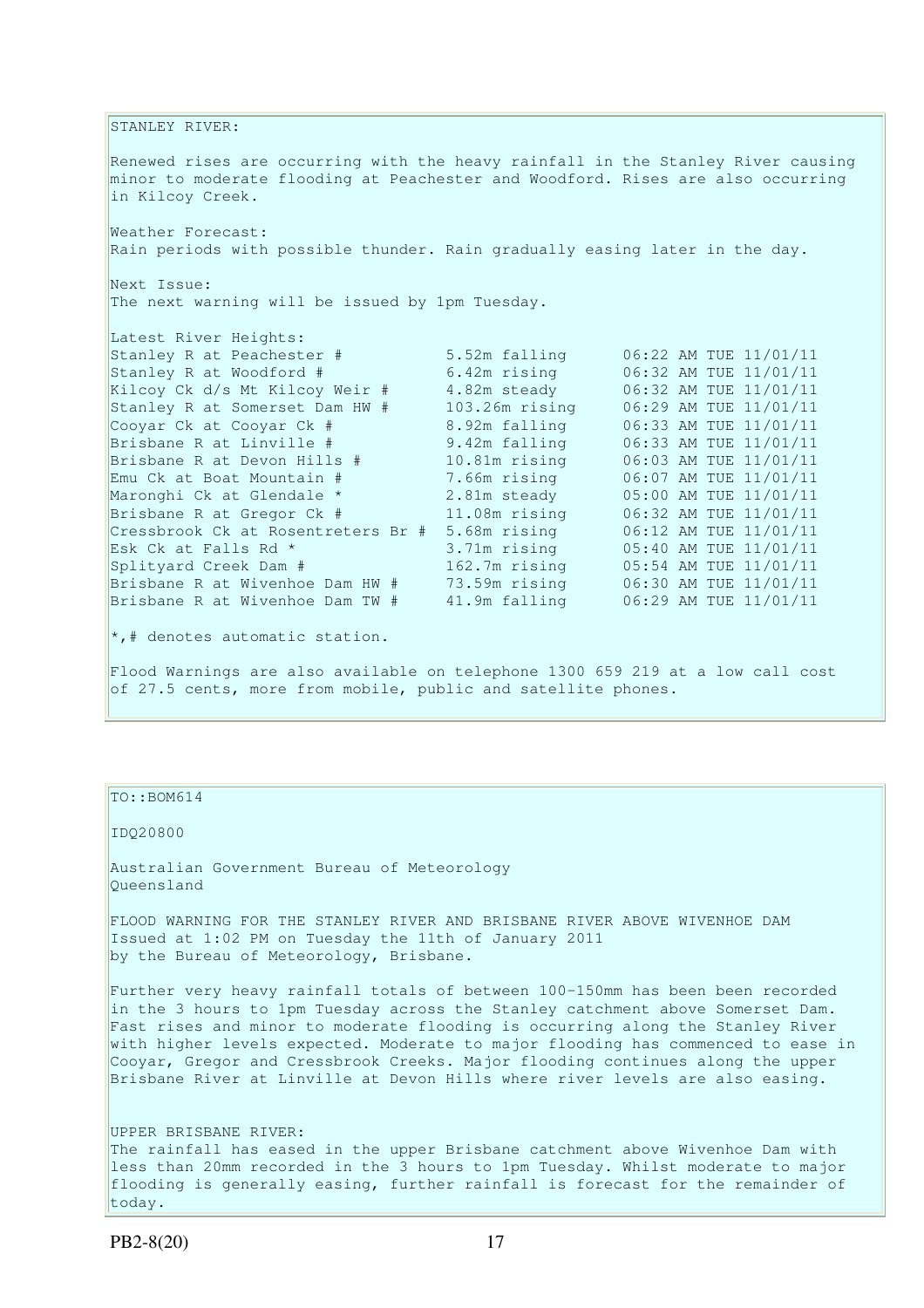STANLEY RIVER: Fast rises and minor to moderate flooding is occurring in the Stanley River above Somerset Dam, with further rises and higher flood levels expected during Tuesday afternoon with the continued very heavy rainfall. Creek rises continue in Kilcoy Creek. Weather Forecast: Rain periods with possible thunder. Moderate to heavy falls possible. Next Issue: The next warning will be issued at about 5pm Tuesday. Latest River Heights: Stanley R at Peachester # 8.1m rising 12:55 PM TUE 11/01/11 Stanley R at Woodford # 7.94m rising 12:56 PM TUE 11/01/11 Kilcoy Ck d/s Mt Kilcoy Weir # 5.6m steady 12:54 PM TUE 11/01/11 Stanley R at Somerset Dam HW # 103.7m rising 12:53 PM TUE 11/01/11 Cooyar Ck at Cooyar Ck  $#$  6.78m falling 12:39 PM TUE 11/01/11<br>Brisbane R at Linville  $#$  7.16m falling 12:57 PM TUE 11/01/11 7.16m falling 12:57 PM TUE 11/01/11 Brisbane R at Devon Hills # 9.33m falling 12:46 PM TUE 11/01/11 Emu Ck at Boat Mountain # 9.32m steady 12:19 PM TUE 11/01/11 Maronghi Ck at Glendale \* 3.55m falling 11:50 AM TUE 11/01/11 Praconghi CK at Gichaale 2012. Sixteen and the state of the state of the Brisbane R at Gregor Ck # 12.96m falling 12:56 PM TUE 11/01/11 Cressbrook Ck at Rosentreters Br # 6.1m rising 12:54 PM TUE 11/01/11 Esk Ck at Falls Rd  $*$  5.3m falling 11:40 AM TUE 11/01/11 Splityard Creek Dam # 162.25m rising 12:57 PM TUE 11/01/11 Brisbane R at Wivenhoe Dam HW # 74.23m falling 12:54 PM TUE 11/01/11 Brisbane R at Wivenhoe Dam TW # 44.8m rising 12:56 PM TUE 11/01/11  $\star$ ,# denotes automatic station. Flood Warnings are also available on telephone 1300 659 219 at a low call cost of 27.5 cents, more from mobile, public and satellite phones.

#### TO::BOM614

#### IDQ20800

Australian Government Bureau of Meteorology Queensland

FLOOD WARNING FOR THE STANLEY RIVER AND BRISBANE RIVER ABOVE WIVENHOE DAM Issued at 4:52 PM on Tuesday the 11th of January 2011 by the Bureau of Meteorology, Brisbane.

The rainfall in the catchments of the Upper Brisbane and Stanley Rivers has eased to around 20-30 millimetres in the last three hours.

Fast rises are causing major flooding in the Stanley River at Peachester and Woodford.

Moderate to major flooding continues to ease in Cooyar, Gregor and Cressbrook Creeks. Major flooding continues along the upper Brisbane River from Linville to Gregor Creek with levels now easing slowly.

Creek rises continue in Kilcoy Creek with levels expected to peak overnight.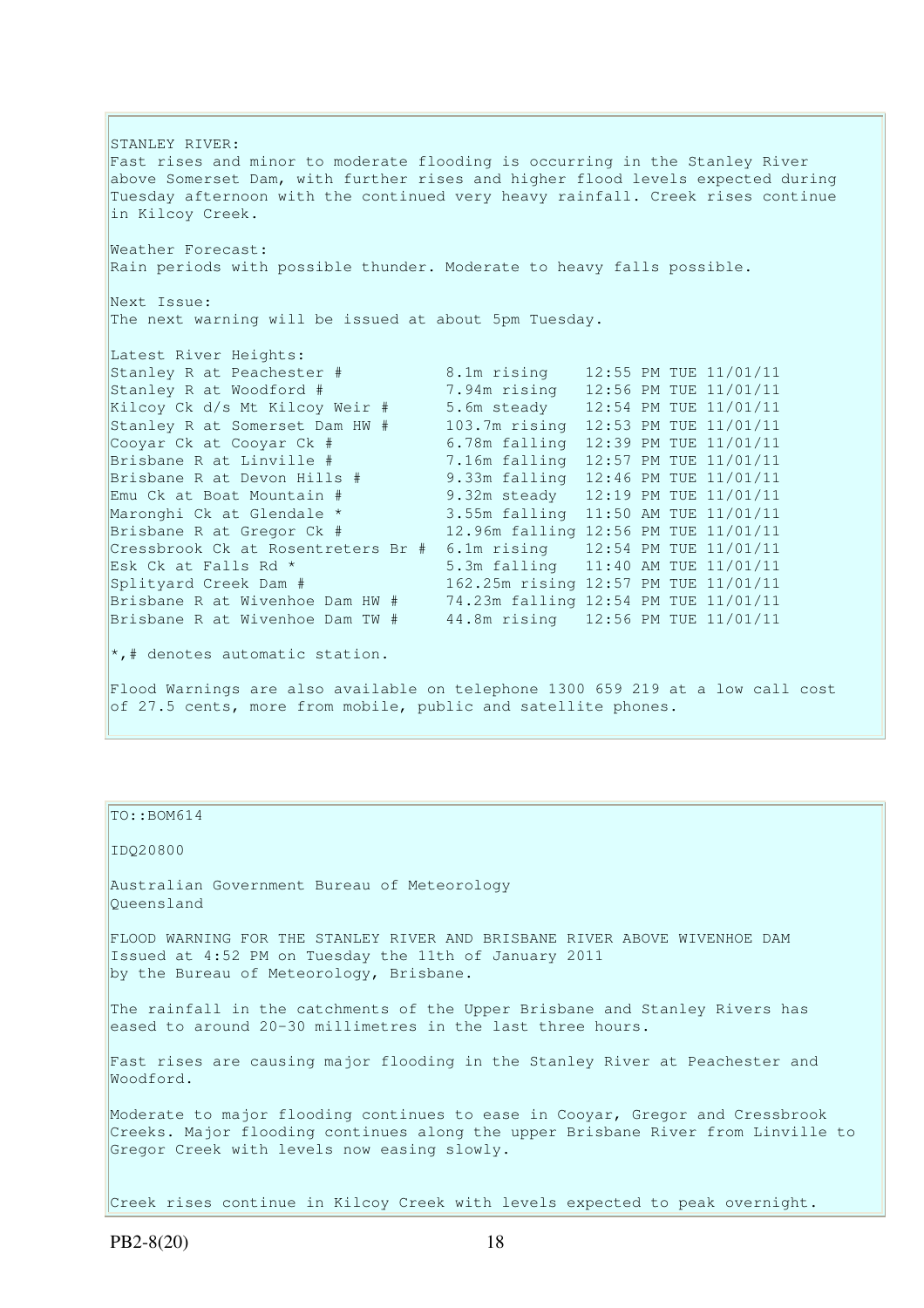Weather Forecast: Rain periods with possible thunder. Moderate to heavy falls possible. Next Issue: The next warning will be issued at about 11pm Tuesday. Latest River Heights: Stanley R at Peachester # 8.86m falling 04:01 PM TUE 11/01/11 Stanley R at Woodford # 9.24m rising 03:58 PM TUE 11/01/11 Kilcoy Ck d/s Mt Kilcoy Weir # 5.68m steady 03:56 PM TUE 11/01/11 Stanley R at Somerset Dam HW # 104.16m rising 04:02 PM TUE 11/01/11 Cooyar Ck at Cooyar Ck # 5.6m falling 04:00 PM TUE 11/01/11 Brisbane R at Linville # 6.12m falling 03:51 PM TUE 11/01/11 Brisbane R at Devon Hills # 7.51m falling 04:02 PM TUE 11/01/11 Emu Ck at Boat Mountain #  $6.52$ m falling 04:01 PM TUE 11/01/11<br>Maronghi Ck at Glendale \* 2.92m steady 02:18 PM TUE 11/01/11 Maronghi Ck at Glendale \* 2.92m steady 02:18 PM TUE 11/01/11 Brisbane R at Gregor Ck # 10.94m falling 04:02 PM TUE 11/01/11 Cressbrook Ck at Rosentreters Br  $\#$  6.06m falling 03:54 PM TUE 11/01/11<br>Esk Ck at Falls Rd \* 5.06m rising 02:30 PM TUE 11/01/11 Esk Ck at Falls Rd \* 5.06m rising 02:30 PM TUE 11/01/11 Splityard Creek Dam # 160m falling 03:59 PM TUE 11/01/11 Brisbane R at Wivenhoe Dam HW # 74.59m rising 04:02 PM TUE 11/01/11 Brisbane R at Wivenhoe Dam TW # 26.45m steady 03:59 PM TUE 11/01/11 \*,# from automatic station Flood Warnings are also available on telephone 1300 659 219 at a low call cost of 27.5 cents, more from mobile, public and satellite phones.

# $TO::BOM614$ IDQ20800 Australian Government Bureau of Meteorology Queensland FLOOD WARNING FOR THE STANLEY RIVER AND BRISBANE RIVER ABOVE WIVENHOE DAM Issued at 11:18 PM on Tuesday the 11th of January 2011 by the Bureau of Meteorology, Brisbane. The rainfall in the catchments of the Upper Brisbane and Stanley Rivers have continued to ease, with rainfall totals in the last three hours generally less than 10 millimetres. Major flooding is now falling in the Stanley River at Woodford, the Brisbane River at Gregor Creek and at Rosentreters on Cressbrook Creek. River levels in the upper Brisbane and Stanley Rivers will continue to fall overnight. Next Issue: The next warning will be issued at about 10am Wednesday. Latest River Heights:<br>Stanley R at Peachester #<br>Stanley R at Woodford # 7.86m steady 10:48 PM TUE 11/01/11 9.08m falling 10:50 PM TUE 11/01/11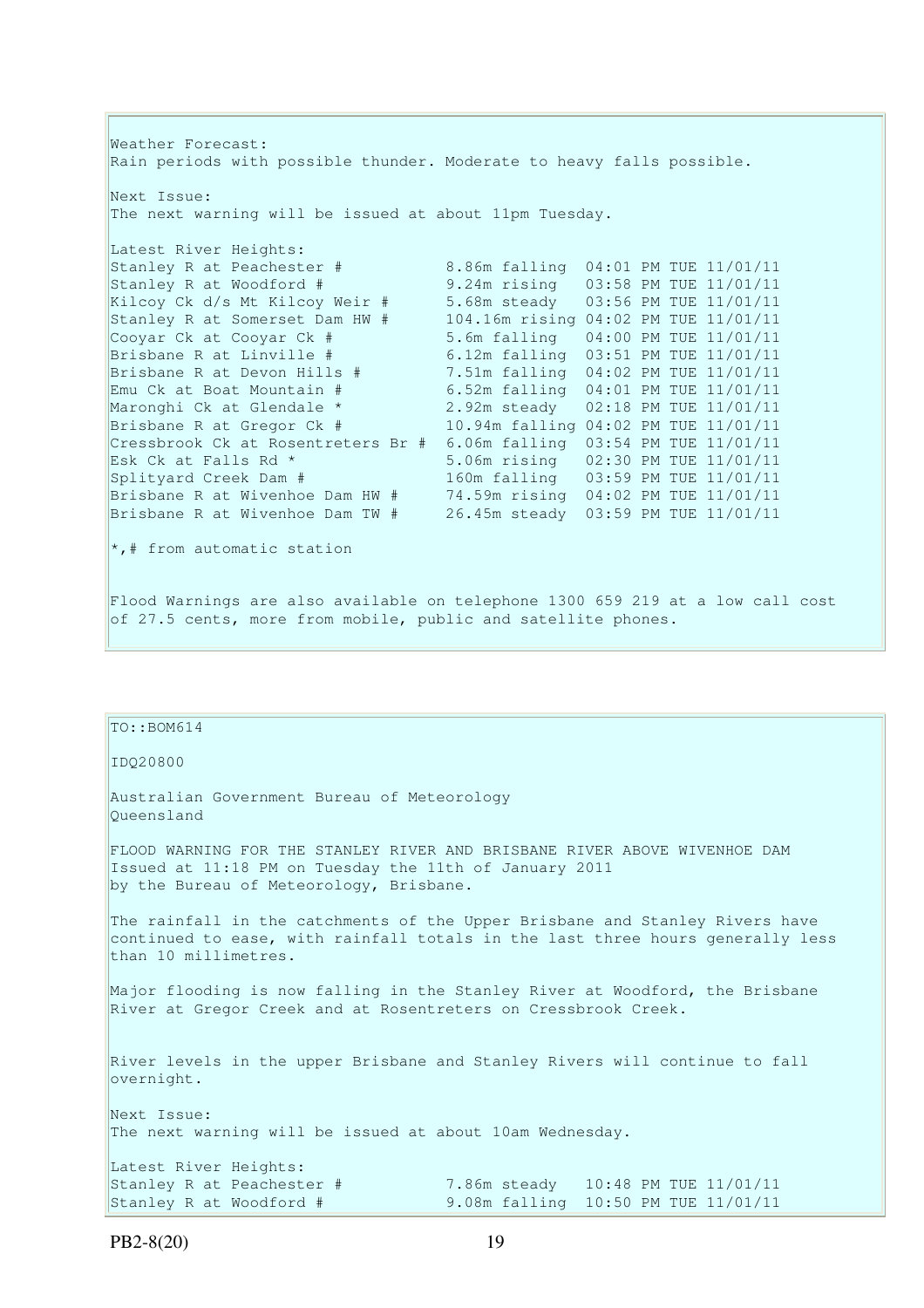Kilcoy Ck d/s Mt Kilcoy Weir # 5.41m steady 10:51 PM TUE 11/01/11 Cooyar Ck at Cooyar Ck # 4.22m falling 10:42 PM TUE 11/01/11 Brisbane R at Linville # 4.78m falling 10:48 PM TUE 11/01/11 Brisbane R at Devon Hills # 5.85m falling 10:50 PM TUE 11/01/11 Brisbane R at Gregor Ck # 8.04m falling 10:47 PM TUE 11/01/11 Cressbrook Ck at Rosentreters Br # 5.84m rising 10:51 PM TUE 11/01/11 # automatic station Flood Warnings are also available on telephone 1300 659 219 at a low call cost of 27.5 cents, more from mobile, public and satellite phones.

TO::BOM614 IDQ20800 Australian Government Bureau of Meteorology Queensland FLOOD WARNING FOR THE STANLEY RIVER AND BRISBANE RIVER ABOVE WIVENHOE DAM Issued at 8:55 AM on Wednesday the 12th of January 2011 by the Bureau of Meteorology, Brisbane. Rainfall has now eased over the catchment. Moderate flooding continues to ease in the Stanley River at Woodford. Minor to moderate flooding continues to ease on the Upper Brisbane River between Linville and Gregor Creek. Major flooding is easing on Cressbrook Creek at Rosentreters. River levels will continue to fall during Wednesday. Next Issue: The next warning will be issued at about 6pm Wednesday. Latest River Heights: Stanley R at Peachester # 4.92m falling 08:34 AM WED 12/01/11<br>Stanley R at Woodford # 7.22m falling 08:32 AM WED 12/01/11<br>Stanley R at Woodford # 7.2m falling 08:31 AM WED 12/01/11 7.22m falling 08:32 AM WED 12/01/11 Stanley R at Woodford # 7.2m falling 08:31 AM WED 12/01/11 Kilcoy Ck d/s Mt Kilcoy Weir # 3.84m steady 08:40 AM WED 12/01/11 Cooyar Ck at Cooyar Ck # 3.14m falling 08:39 AM WED 12/01/11 Brisbane R at Linville # 3.5m falling 08:33 AM WED 12/01/11 Brisbane R at Devon Hills # 4.41m falling 08:36 AM WED 12/01/11 Brisbane R at Gregor Ck # 5.66m falling 08:35 AM WED 12/01/11 Cressbrook Ck at Rosentreters Br # 5.08m falling 08:27 AM WED 12/01/11 Flood Warnings are also available on telephone 1300 659 219 at a low call cost of 27.5 cents, more from mobile, public and satellite phones.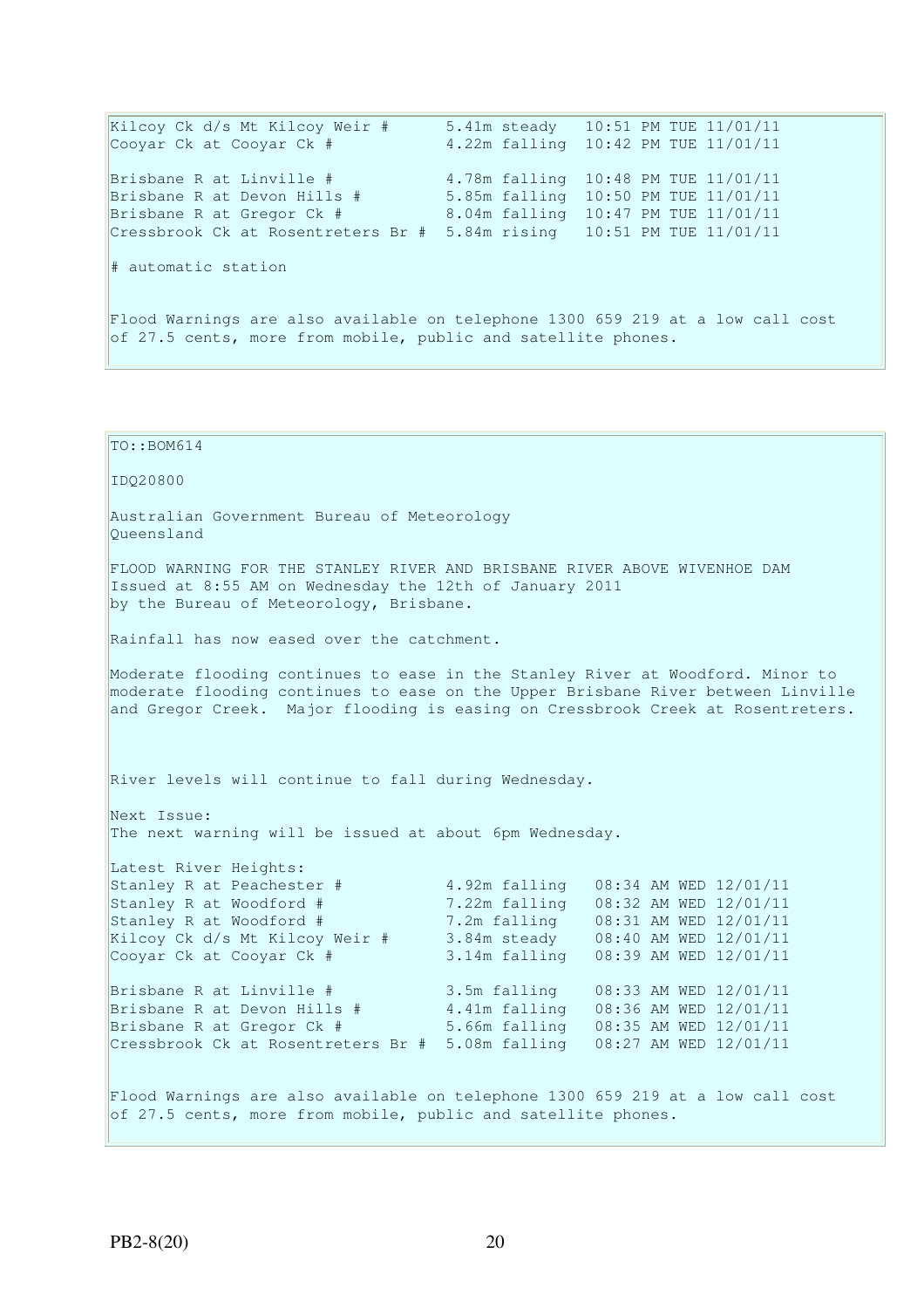$\vert$ TO::BOM614 IDQ20800 Australian Government Bureau of Meteorology Queensland FLOOD WARNING FOR THE STANLEY RIVER AND BRISBANE RIVER ABOVE WIVENHOE DAM Issued at 5:46 PM on Wednesday the 12th of January 2011 by the Bureau of Meteorology, Brisbane. Rainfall has now eased over the catchment. Moderate flooding continues to ease in the Stanley River at Woodford. Minor to moderate flooding continues to ease on the Upper Brisbane River between Linville and Gregor Creek. Moderate flooding is easing on Cressbrook Creek at Rosentreters. River levels will continue to fall during Wednesday. Next Issue: The next warning will be issued at about 9am Thursday. Latest River Heights: Stanley R at Peachester # 3.12m falling 05:10 PM WED 12/01/11 Stanley R at Woodford # 6.1m falling 05:23 PM WED 12/01/11 Kilcoy Ck d/s Mt Kilcoy Weir # 2.97m steady 05:23 PM WED 12/01/11 Stanley R at Somerset Dam HW # 104.7m falling 05:17 PM WED 12/01/11 Cooyar Ck at Cooyar Ck # 2.82m falling 05:00 PM WED 12/01/11 Brisbane R at Linville # 2.96m falling 05:18 PM WED 12/01/11 Brisbane R at Devon Hills # 3.77m falling 05:24 PM WED 12/01/11 Emu Ck at Boat Mountain # 3.36m falling 05:22 PM WED 12/01/11 Maronghi Ck at Glendale \* 2.18m steady 04:00 PM WED 12/01/11<br>Brisbane R at Gregor Ck # 4.66m falling 05:23 PM WED 12/01/11 Brisbane R at Gregor Ck # 4.66m falling 05:23 PM WED 12/01/11 Cressbrook Ck at Rosentreters Br \* 4.66m falling 04:00 PM WED 12/01/11 #,\* from automatic station Flood Warnings are also available on telephone 1300 659 219 at a low call cost of 27.5 cents, more from mobile, public and satellite phones.

| IO::BOM614                                                                                                                                                                                                                                                      |
|-----------------------------------------------------------------------------------------------------------------------------------------------------------------------------------------------------------------------------------------------------------------|
| ID020800                                                                                                                                                                                                                                                        |
| Australian Government Bureau of Meteorology<br>Oueensland                                                                                                                                                                                                       |
| FINAL FLOOD WARNING FOR THE STANLEY RIVER AND BRISBANE RIVER ABOVE WIVENHOE DAM<br>Issued at 6:48 AM on Thursday the 13th of January 2011<br>by the Bureau of Meteorology, Brisbane.                                                                            |
| Minor flooding continues to ease in the Stanley River at Woodford. Minor<br>flooding continues to ease on the upper Brisbane River between Linville and<br>Devon Hills and at Gregor Creek. Moderate flooding is easing on Cressbrook Creek<br>at Rosentreters. |

TO::BOM614